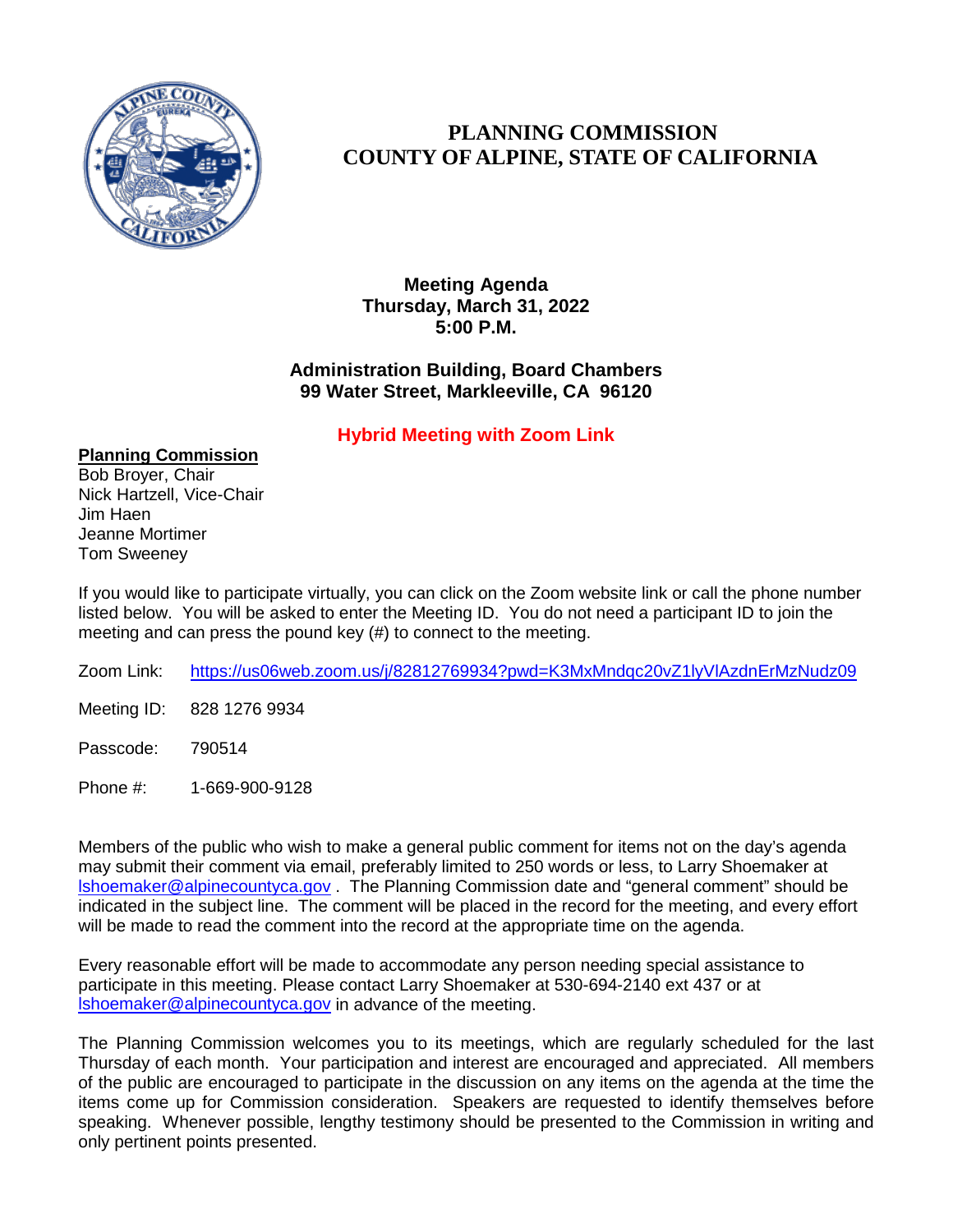#### **1. Call to Order**

#### **2. General Public Comment**

Any person may make comments during the General Public Comment period on items of interest, within the subject matter jurisdiction of the Commission, that are not listed on the posted agenda. In accordance with the Brown Act, the Planning Commission cannot deliberate or vote on any matter under general public comment.

#### **3. Planning Commission Minutes**

3.1 Requested Action/Proposed Motion: Pass a motion to approve the February 17, 2022 Planning Commission meeting minutes. Responsible Staff Member: Larry Shoemaker

#### **4. Unfinished Business**

4.1 Planning Commission Rules of Procedure Requested Action/Proposed Motion: Approve a resolution adopting the revised Rules of Procedures for the Alpine County Planning Commission. Responsible Staff Member: Candace H. Stowell, AICP

#### 4.2 Camping Discussion

Requested Action/ Proposed Motion: Continue discussion on the current regulations for camping on private property and provide direction to staff. Responsible Staff Member: Larry Shoemaker.

#### 4.3 Floodplain Management Ordinance Update

Requested Action/Proposed Motion: Receive an update on the draft floodplain management ordinance and preliminary flood hazard maps for Alpine County. Responsible Staff Member: Larry Shoemaker

#### **5. New Business**

None

#### **6. Public Hearings**

None

#### **7. OTHER BUSINESS**

7.1. Deputy Director Report

7.2. Items initiated by Commissioners

#### **8. ADJOURNMENT**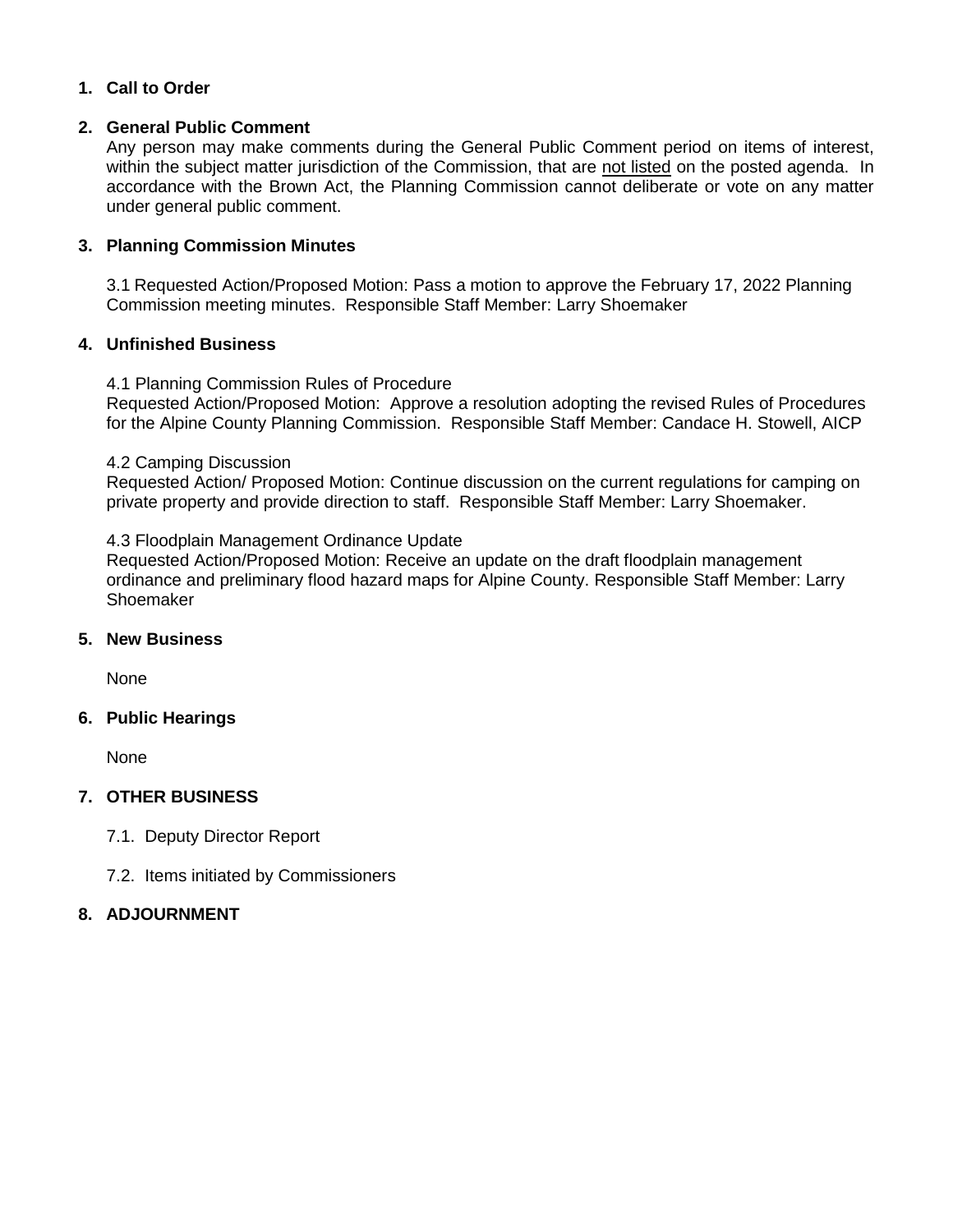

*UNAPPROVED: SUBJECT TO CORRECTION*

**PLANNING COMMISSION COUNTY OF ALPINE, STATE OF CALIFORNIA Administration Building, Board Chambers 99 Water Street, Markleeville, CA 96120**

> **MINUTES** THURSDAY, February 17, 2022

#### **1. CALL TO ORDER**

Chair Bob Broyer called the special meeting of the Alpine County Planning Commission to order at 5:02 p.m. with Commissioners Nick Hartzell, Jeanne Mortimer, Jim Haen, and Tom Sweeney present.

All Commissioners present were in attendance via Zoom. A quorum was established.

Staff Present: JT Chevallier, Interim Director, Candace H. Stowell, AICP, Deputy Director, and Larry Shoemaker, Planner II.

#### **2. ORAL COMMUNICATION – GENERAL PUBLIC COMMENT** None.

#### **3. MINUTES**

#### **3.1.Request approval of regular meeting minutes of January 27, 2022.**

Vice-Chair Nick Hartzell requested that the comments by Alpine County Building official Tony Creter be amended to reflect his statement that the Camping Ordinance (18.68.130) was in reaction to an election effort by the Posse Comitatus.

Chair Broyer also requested the Call to Order be amended to include which members attended virtually by zoom.

MOTION: Hartzell / SECOND: Sweeney approving the regular meeting minutes of January 27, 2022 as amended.

AYES: Broyer, Hartzell, Sweeney ABSTAIN: Haen, Mortimer MOTION CARRIED

#### **4. UNFINISHED BUSINESS**

4.1.Planning Commission Rules of Procedure

Candace Stowell reported that County Counsel did review the Rules of Procedure and recommended some minor revisions related to closed sessions in Section 7 and a time limit of 3 minutes per speaker instead of 5 minutes. County Counsel also stated that the Planning Commission can not require speakers to provide their name or address during public hearings. At the last meeting, the Planning Commission discussed the proposed time limit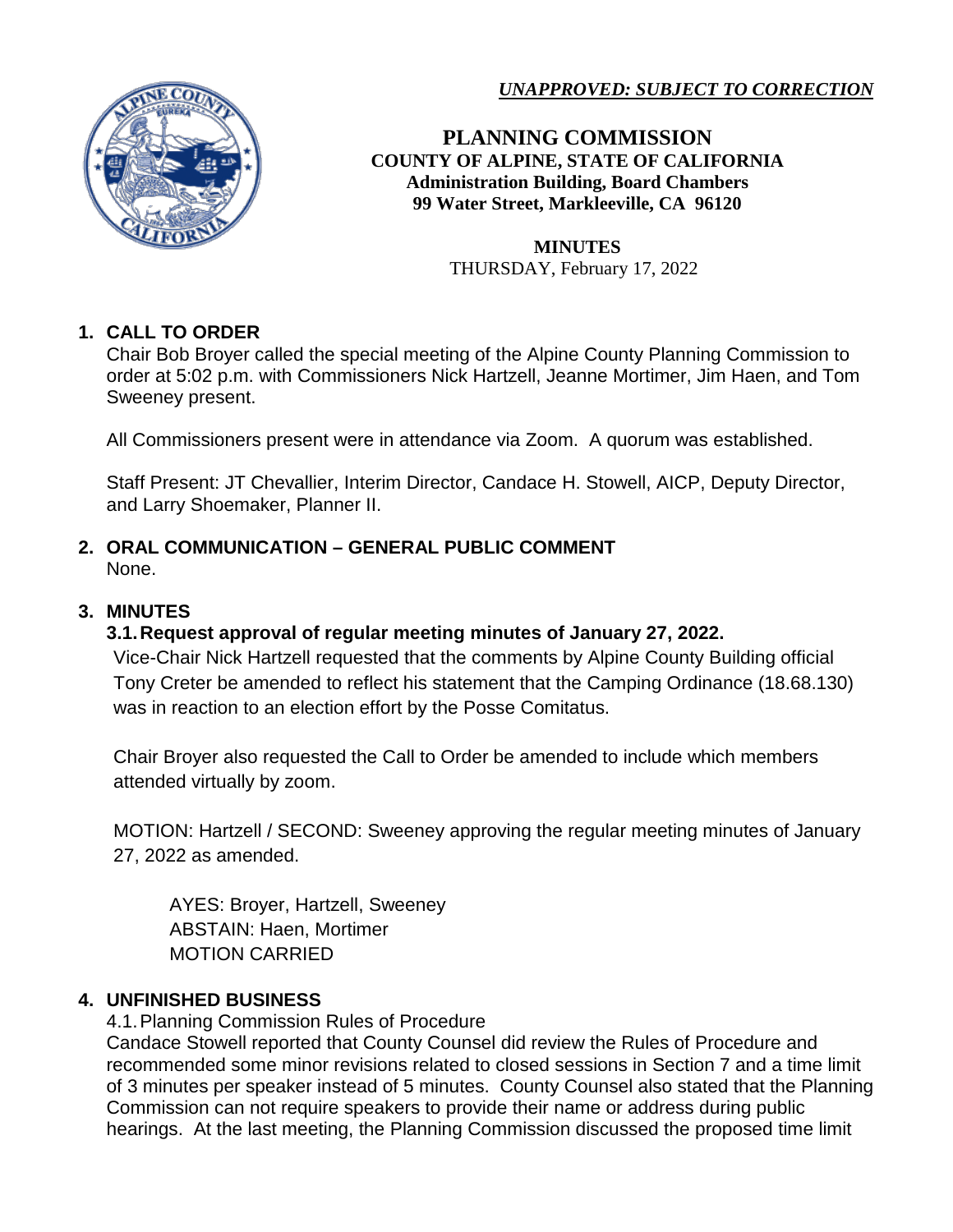change recommended by County Counsel. Stowell noted that 3 minutes per speaker is a typical time limit, but the Chair does not have to limit the time to 3 minutes.

Chair Broyer stated that he still preferred to have the time limit for speakers stay at 5 minutes. He also noted that there are other sections (9c and 14a) which also require members of the public being to provide their name and address so there needs to be another revision to the Rules to ensure consistent language.

Commissioner Sweeney stated that he would prefer the 3-minute time limit. Commissioner Sweeney agreed that there needs to be consistent language related to members of the public providing comments.

Commissioner Hartzell commented that he preferred keeping the time limit at 5 minutes. The Planning Commission needs to be credible in the public eye. Commissioner Haen abstained from making any comment. Commissioner Mortimer agreed with the five-minute limit and that allowing the members of the public the extra two minutes is reasonable and agreed there needs to be consistency regarding the name and address for members of the public.

Chair Broyer suggested that since there was consensus, staff would revise the Rules of Procedure regarding consistency on the identification of speakers' names and addresses as well as to retain the five-minute time limit. The revised Rules of Procedure will be brought back to the Planning Commission.

4.2.Housing Element Update (File #2021-065)

Candace Stowell reviewed the proposed programs in the Draft Housing Element. Several programs are mandatory due to state law. Stowell reviewed the other programs and presented some staff recommendations to either streamline or delete some of the proposed programs based on initial feedback received to date.

Commissioner Hartzell expressed his disappointment in the staff recommendations to delete some of the programs in the Draft Housing Element. Commissioner Sweeney commented that the staff suggestions appear reasonable and he would like the Housing Element pared down to something reasonable. Commissioner Haen agreed with Commissioner Sweeney that the document should be slimmed down and any programs that are not applicable should be deleted.

Commissioner Haen asked if ADUs can become affordable housing. Stowell responded that ADUs can provide more affordable housing stock depending on the whether the property owners would like to rent the unit or use the unit for relatives or caretakers. ADUs provide non-deed restricted affordable housing. Commissioner Broyer noted that there used to be several secondary units in Bear Valley but these units have disappeared in part due to utility costs.

Commissioner Hartzell noted there is a need to address the accomplishments of the Washoe Nation. Commissioner Hartzell added that the MPUD will receive funding to rebuild the sewer lines and the County could explore some advocacy for the Sierra Pines Mobile Home Park.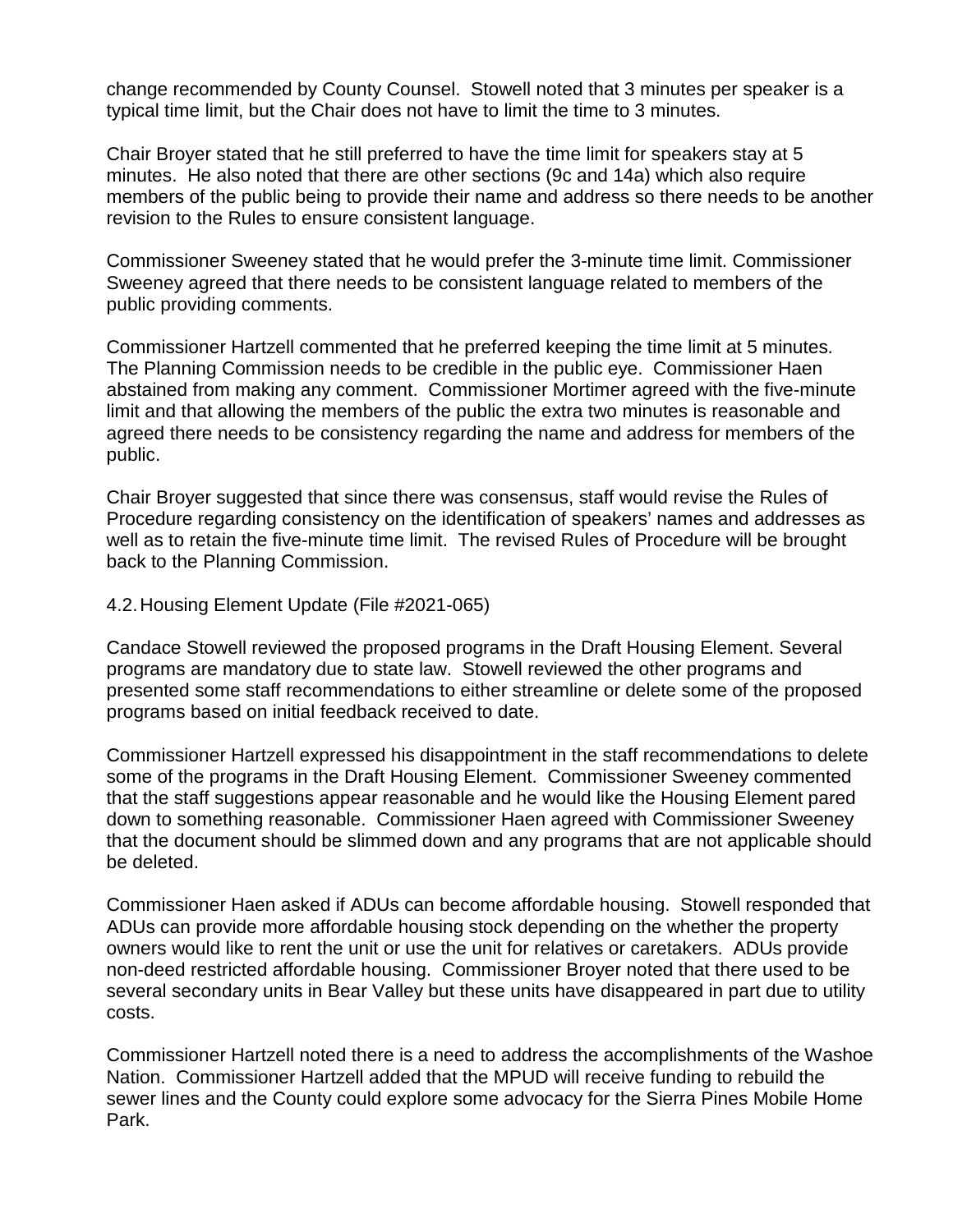Commissioner Broyer asked for staff to bring back the draft Housing Element programs to the Planning Commission on February 24 for final review by the Commission based on consensus of the Commissioners with strike outs and color coding for additions. Commissioner Haen suggested moving any deleted programs to an appendix. Chair Broyer asked if the deleted programs could be reviewed at the next update of the Housing Element, which will be in 2024.

#### **5. NEW BUSINESS**

None

#### **6. PUBLIC HEARINGS**

6.1.Death Ride Special Event (File # 2022-001)

The public hearing was opened at 5:10 pm. Larry Shoemaker, Planner II, provided a presentation on the 2022 Death Ride Event, which is put on each year by the Alpine County Chamber of Commerce. Staff is recommending approval of the Special Event Application based on the conditions in the draft permit and a finding that the event is categorically exempt from CEQA based on Section 15304, Class 4.

Staff received a public comment from the Bear Valley CSA concerning the turn around on Highway 4. Chair Broyer expressed his similar concern with the route terminus that is downhill with a dirt turn around. The bicyclists will need warnings. This stop does provide a safety hazard. Shoemaker proceeded to review the Special Permit conditions with the Planning Commission. Staff has received the previous year's Traffic Control Plan and will need an updated traffic control plan.

Becky DeForest, Alpine County Chamber of Commerce, provided a presentation with additional information on the 2022 Death Ride Event. Cory Bolton will be the Course Director this year. DeForest stated that this year's Traffic Control Plan will be adjusted so that the Death Ride can obtain the Caltrans Permit. This year's permit is for up to 3,000 people. To date, there are over 900 people registered for the event. The event will start at 5:00 am and end at 7:00 p.m. The finish line festival will be at Turtle Rock Park. There will be 9 aid stations and a lunch stop. The Chamber is coordinating with Eastern Alpine Fire and the Sherriff's Office Search and Rescue. If the Chamber can obtain a permit from Grover Hot Springs State Park, there will be enough camping availability.

The event would start on Friday, July 15 with set up at Turtle Rock Park Community Center with the event on Saturday, July 16 with closures on Highways 89 and 4. The Turtle Rock Park Campground will be closed due the Tamarack Fire and the Burn Pile area would be limited.

The public hearing opened. Larry Shoemaker provided more information on the public comment emailed to staff on February 17. The public comment was provided by the Bear Valley CSA (CSA Board Member Mike McKee) regarding the Chickaree planned turn around and included several recommendations to increase the safety at this location. Becky DeForest stated there will be additional signage to alert riders for this section of the Death Ride.

Commissioner Sweeney stated that the planning this year is the best he has ever seen. Shoemaker noted that the new Traffic Control Plan can address the safety concerns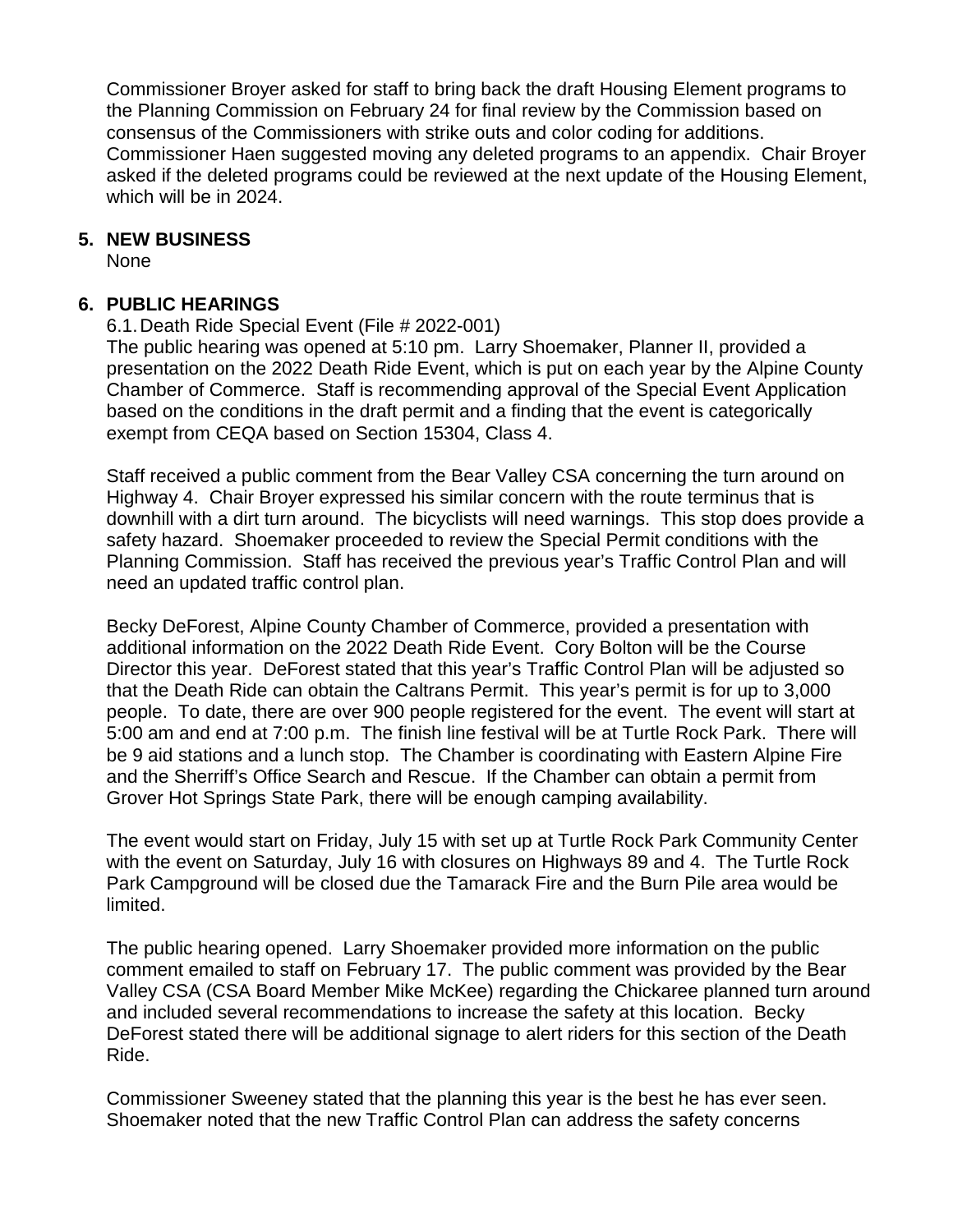discussed. Chair Broyer closed the public hearing at 5:57 and asked the Planning Commission for a motion on the Death Ride Special Event Permit.

MOTION: Sweeney/ SECOND: Hartzell approving 1) Special Event Permit based on the analysis in the staff report and the conditions in the Special Event Permit; 2) finding the project is categorically exempt from the California Environmental Quality Act (CEQA) pursuant to Section 15304 (e), Class 4.

AYES: Broyer, Hartzell, Haen, Mortimer, Sweeney ABSTAIN: None NAYS: None

#### **7. OTHER BUSINESS**

7.1.Deputy Director's Report

Candace Stowell reported that the Planning Commission will need to hold a regular meeting on February 24 in order to review the General Plan Annual Report and to submit it to the Board of Supervisors. The Annual Report must be submitted to OPR and HCD no later than April 1.

7.2 Items Initiated by the Planning Commission None

#### **8. ADJOURNMENT**

The Planning Commission adjourned at 7:00 p.m. to the next regular meeting of February 24, 2022.

Bob Broyer, Chair

\_\_\_\_\_\_\_\_\_\_\_\_\_\_\_\_\_\_\_\_\_\_\_\_\_\_\_\_\_\_

Attest:

\_\_\_\_\_\_\_\_\_\_\_\_\_\_\_\_\_\_\_\_\_\_\_\_\_\_\_\_\_\_ Larry Shoemaker, Planner II Alpine County Community Development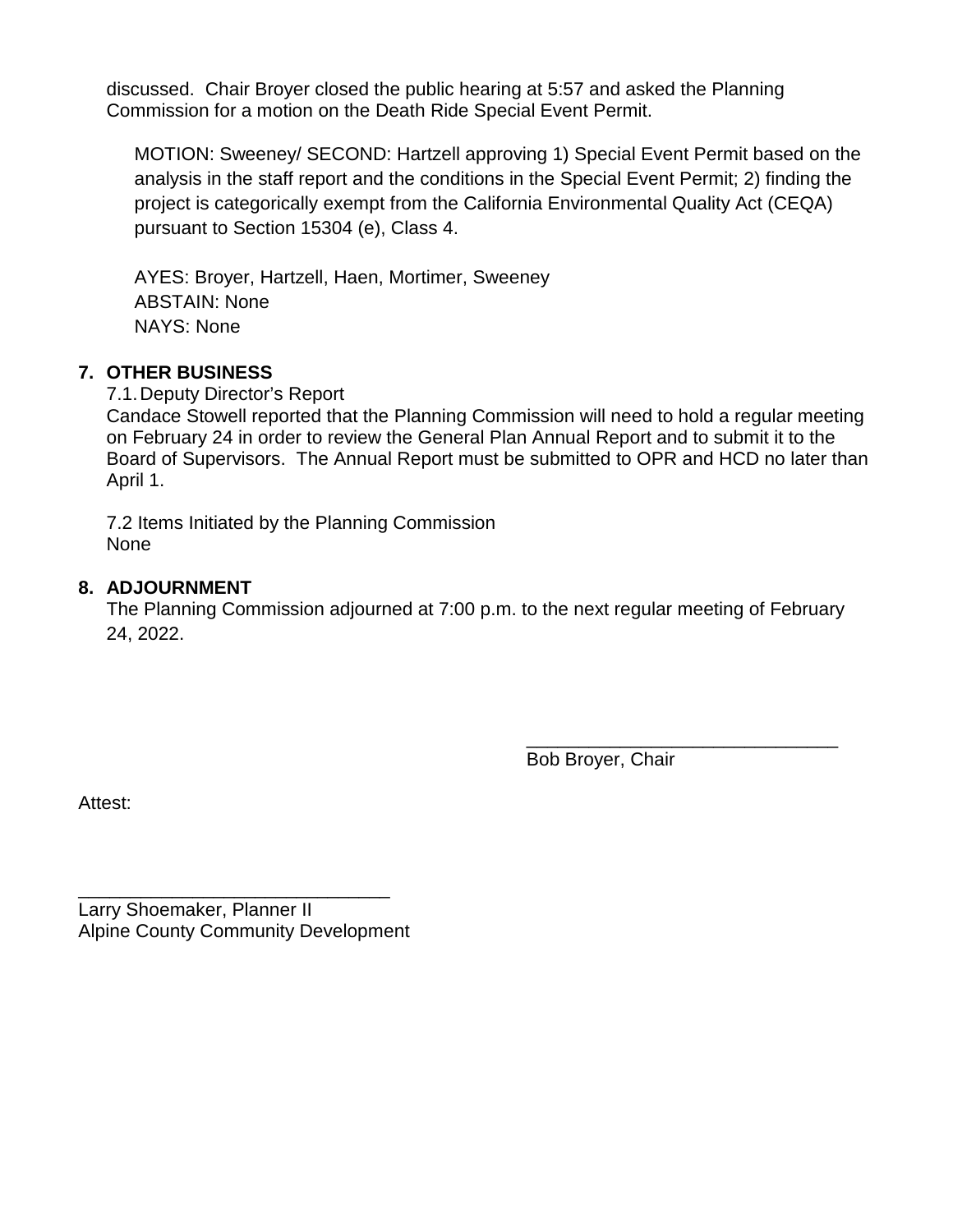#### **RESOLUTION NO. PC 2022-02**

#### **RESOLUTION OF THE PLANNING COMMISSION**

#### **COUNTY OF ALPINE, STATE OF CALIFORNIA**

#### **ADOPTING REVISED RULES OF PROCEDURE**

WHEREAS, the Planning Commission is an advisory body responsible for the preparation of the Alpine County General Plan and the review authority for discretionary development review applications;

WHEREAS, the Planning Commission adopted Rules of Procedure in 2002 to provide information on meeting dates and time, membership, and open meeting requirements;

WHEREAS, the Planning Commission would like to revise the Rules of Procedure to reflect changes to the meeting time, changes to the agenda order, and other related matters;

NOW, THEREFORE, BE IT RESOLVED, that the Planning Commission, County of Alpine, State of California, hereby adopts the revised Rules of Procedure, as reflected in Exhibit A of this Resolution.

PASSED AND ADOPTED this 31st day of March 2022 by the following vote:

AYES:

NOES:

ABSENT:

Bob Broyer, Chair Planning Commission County of Alpine, State of California

ATTEST:

Candace H. Stowell, AICP Deputy Director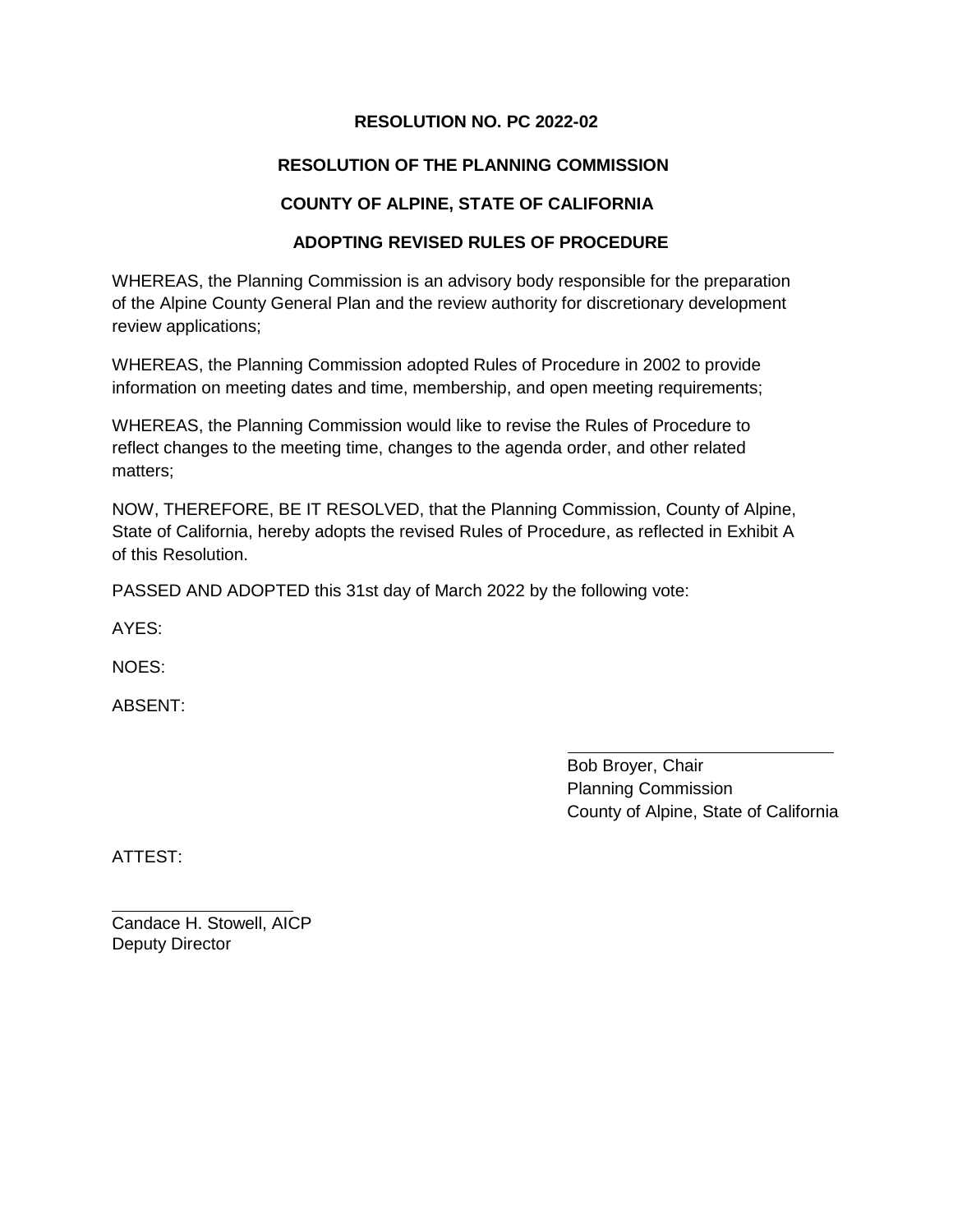

#### **EXHBIT A RULES OF PROCEDURE FOR THE ALPINE COUNTY PLANNING COMMISSION**

| Section 1.  | <b>General Purpose</b>                                |
|-------------|-------------------------------------------------------|
| Section 2.  | Alpine County General Plan and Updates to County Code |
| Section 3.  | Purpose of Rules of Procedure                         |
| Section 4.  | Membership and Term                                   |
| Section 5.  | Meetings                                              |
| Section 6.  | Agenda – Posting, Contents and Limitations on Actions |
| Section 7.  | <b>Order of Business</b>                              |
| Section 8.  | <b>Public Comment</b>                                 |
| Section 9.  | <b>Public Hearings</b>                                |
| Section 10. | Officers                                              |
| Section 11. | Meeting Attendance; Removal of Members                |
| Section 12. | Procedures for the Conduct of Meetings                |
| Section 13. | Votes Required for Action                             |
| Section 14. | Record of Meetings and Minutes                        |
| Section 15. | Committees                                            |
| Section 16. | Ethics                                                |
| Section 17. | Amendments                                            |
|             |                                                       |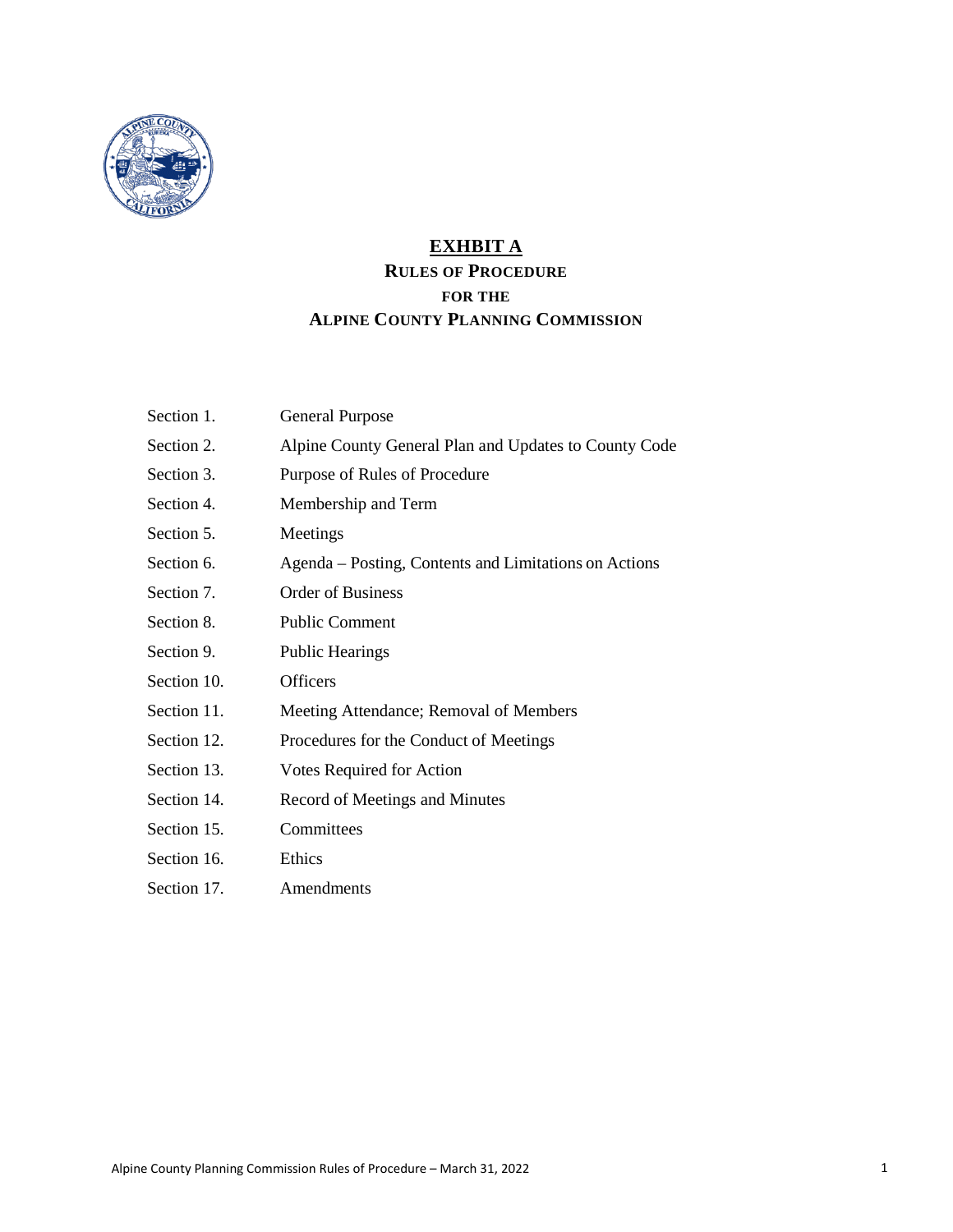#### **Section 1. General Purpose**

The Alpine County Planning Commission is an advisory body to the Alpine County Board of Supervisors responsible for the preparation of the General Plan and other plans for the sound and orderly growth and development of Alpine County, including processing of procedures and regulations related to such plans. The Planning Commission is a permanent committee charged with the responsibility of reviewing and acting on matters related to planning and development (CA Government Code 65100).

These procedures and regulations are established in Title 17 Subdivisions and Title 18 Zoning of the Alpine County Code. For certain types of development applications, the Planning Commission is the final decision authority.

#### **Section 2. Alpine County General Plan and Updates to County Code**

The Alpine County Planning Commission is responsible for maintaining and updating the General Plan of Alpine County and ensuring that proposed development applications are consistent with the adopted General Plan, including its goals, policies and implementation strategies.

#### **Section 3. Purpose of Rules of Procedures**

The rules of procedures for the Alpine County Planning Commission are established for the following reasons:

- a) To provide information on the location and time of Planning Commission Meetings;
- b) To provide information on the qualifications, terms, and appointment of Commission members;
- c) To provide information on how meetings are to be conducted and noticing for all meetings as well as public hearings;
- d) To provide compliance with the Brown Act (Government Code Section 54950)
- e) To specify ethical standards

#### **Section 4. Membership and Term**

The Alpine County Planning Commission consists of five members appointed by the Alpine County Board of Supervisors. Each member will serve a four-year terms and may apply for re-appointment. While the preference is to have a member representing each Board of Supervisor district, this is not a requirement.

#### **Section 5. Meetings.**

a) Regular Meetings.

The Planning Commission shall conduct a regular monthly meeting. The regular meeting shall be held in Markleeville, California at either Turtle Rock Park or the Board of Supervisors Chambers in the County Administration Building. Regular meetings shall normally be held on the last Thursday of each month, beginning at 5:00 p.m., or at such other date, time and place established by motion. Meeting locations other than Turtle Rock Park or the Board of Supervisors Chambers are acceptable when, based on a majority vote of the quorum, an alternative location is desirable to provide easier access to the meeting for the public. Participation by teleconference or video will be permitted to enable expanded access to the Planning Commission by members of the public and for the convenience of Planning Commissioners.

If a regular meeting falls on a public holiday, the regular meeting will be cancelled and or rescheduled to another day.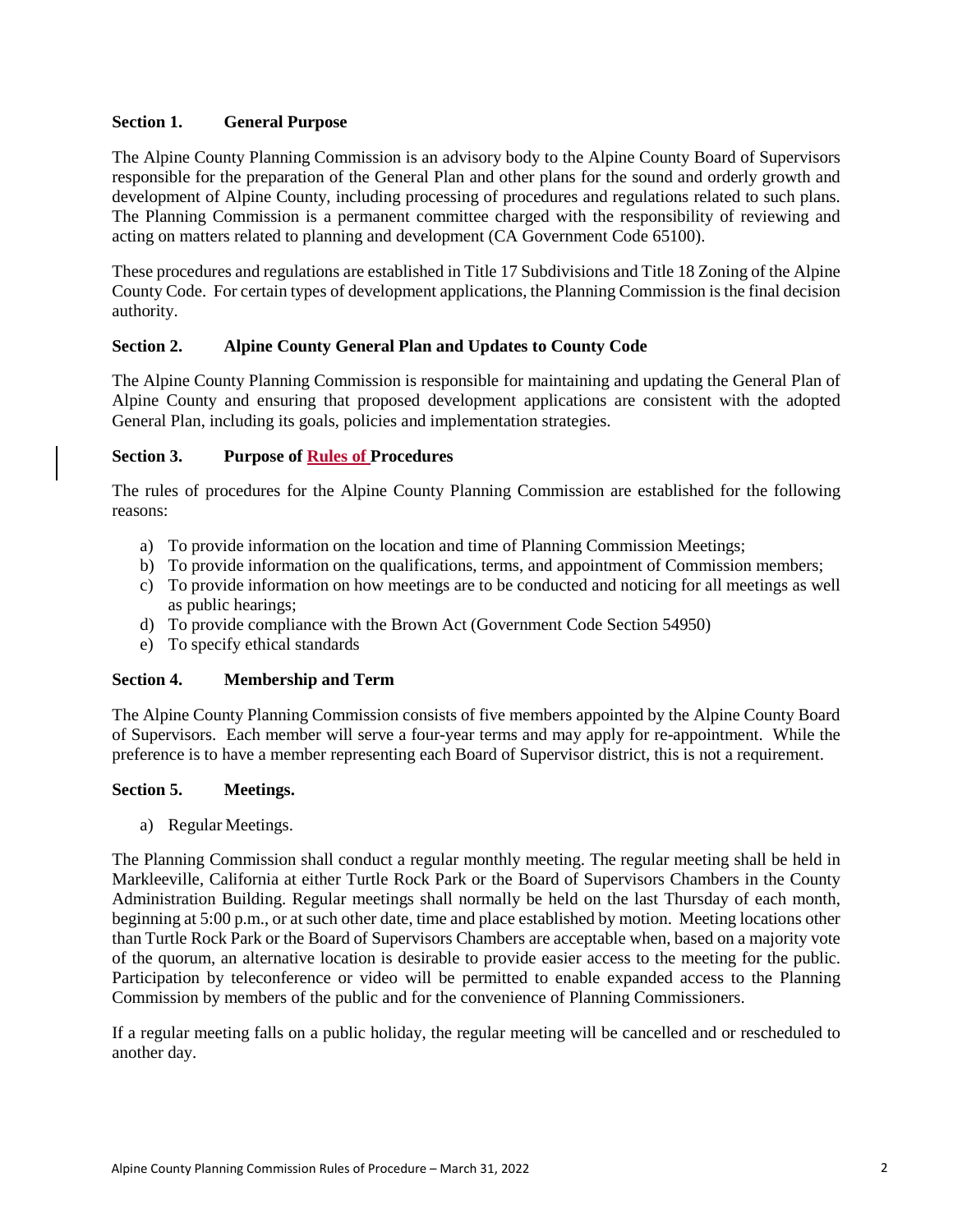b) Special Meetings.

A special meeting may be called at any time by the Chair or by determination of the majority of the Commission. Written notice of any such meeting must be given to all members of the commission and to all newspapers, radio stations, television stations, or other media who have previously requested same in accordance with applicable provisions of the Government code. Such notice may be given either personally or by mail, but must be given at least 24 hours before the time set for the special meeting.

c) Workshops.

The Commission may be convened for the purpose of holding a workshop on a specific topic. A quorum will be required for workshops, but no action shall be taken. The workshop will be noticed and open to the public.

d) Site Visits.

The Commission may schedule site visits as part of a regular meeting or special meeting. Site visits involving public hearing items shall be noticed as such, as required by all applicable laws. Site visits shall be listed on the Commission's meeting agenda for either a regular or special meeting, and the agenda shall be posted as provided in this resolution. A written summary of the site visit including locations visited and information received shall be included in the minutes of the meeting of which the site visit is a part.

Site visits are conducted for the purpose of gathering information about a specific project location or a general area of interest with regard to development of regulations, policy or a special study being conducted by the Commission. The public may attend the site visit and may provide information about the location and general characteristics of a specific proposal. Public testimony regarding the merits of a specific proposal or application shall not be allowed. No action shall be taken at a site visit and Commission members shall refrain from discussing the merits or giving specific directions concerning subjects of the site visit. Site visits may be conducted by less than a quorum of the Commission.

A summary report of the site visit shall be presented during the Commission's regular or special meeting at which the subject of the site visit is on the agenda for discussion or action. If the site visit is conducted in relation to a public hearing for a specific application or proposal, the summary of information gained at the site visit shall be included as part of the record. If the Commission relies on specific information acquired during the site visit in taking action on a specific application or proposal, the Commission shall reference such information in its deliberations on the application or proposal.

e) Adjourned Meetings.

The Commission may adjourn any regular, adjourned regular, special or adjourned special meeting to a time and place specified in the order of adjournment. If a quorum is not present, less than a quorum may so adjourn.

f) Closed Sessions.

The Commission may hold closed sessions during a regular or special meeting, or at any time otherwise authorized by law, to consider or hear any matter which it is authorized by State law to hear or consider in closed session. If a closed session is included on the agenda, the description of the item need only identify the statutory basis for the closed session, and need not include the specific topic which is the subject of the closed session. During closed session, the Commission may exclude any person or persons which it is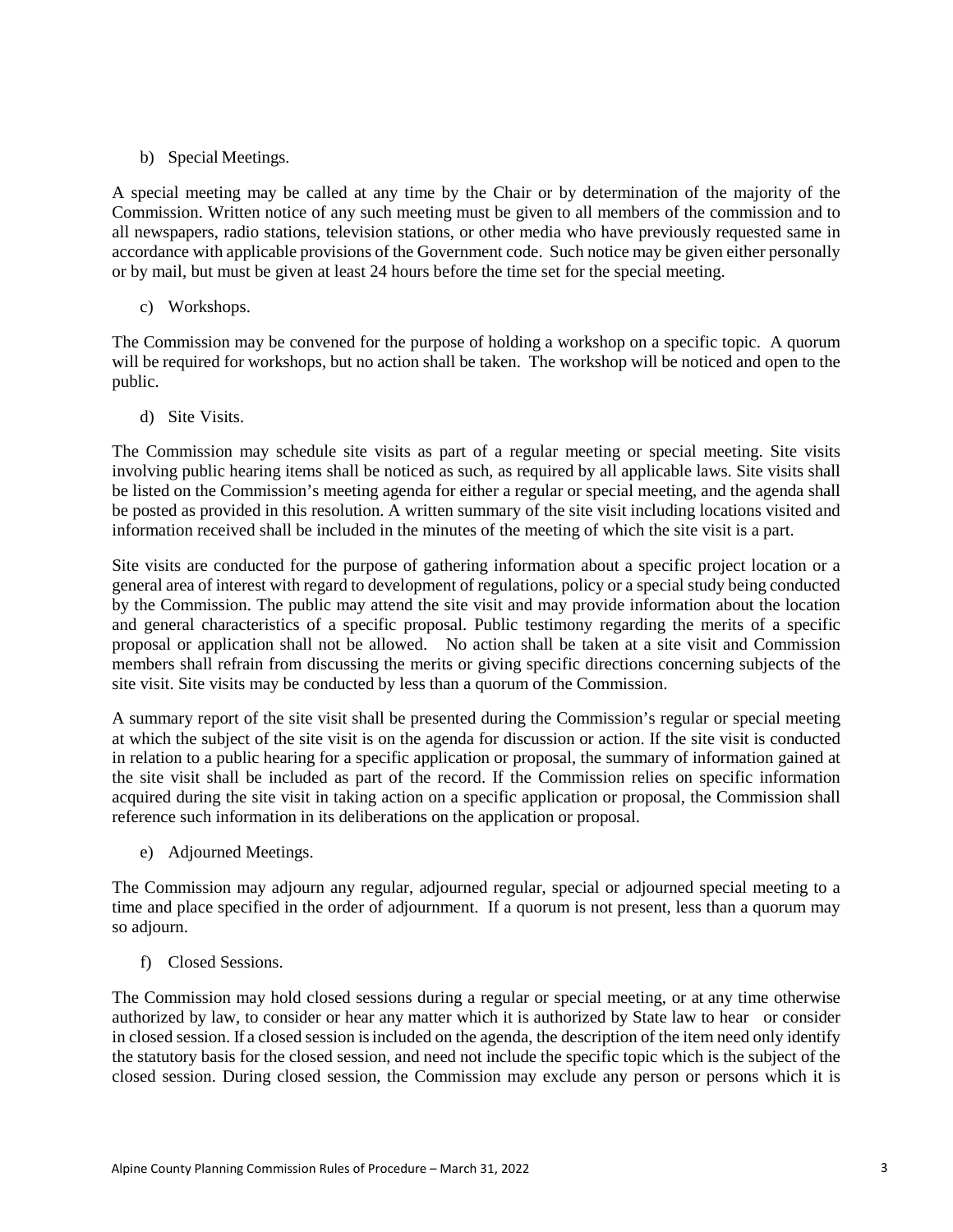authorized by State law to exclude from a closed session. No minutes of the proceedings of the closed session are required.

#### **Section 6. Agenda – Posting, Contents, and Limitations on Actions.**

a) Posting of Agenda.

For every regular and special meeting, the planning staff shall post an agenda specifying the time and place at which the meeting will be held and a brief description of all the items of business to be discussed at the meeting.

b) Location of Posting.

The agenda shall be posted in a place to which the public has unrestricted access during at least normal business hours and where the agenda is not likely to be removed or obscured by other posted material. Specifically, the agenda shall be posted at the places indicated below, and/or at such other location (s) as the County Clerk may designate:

- Alpine County Web Site (Agenda Center and Planning Commission Web Pages)
- County Administration Building
- Community Development Department
- Alpine County Post Offices
- c) Posting for Regular Meetings.

For any regular meeting of the Commission, the agenda shall be posted no later than seventy-two (72) hours prior to the time set for the meeting.

d) Posting for Special Meetings

For any special meeting of the Commission, the agenda shall be posted no later than-twenty-four (24) hours prior to the time set for the meeting.

e) Description of Matters.

All items of business to be discussed at a meeting of the commission shall be briefly described on the agenda. The description need not set out the specific action or alternatives which will be considered by the commission, but should contain sufficient detail so that a person otherwise unaware could determine the general nature or subject matter of the item by reading theagenda.

f) Limitations of Actions.

No action shall be taken by the Commission on any item not appearing on a posted agenda, subject to the exceptions listed in subsection (g) below. "Actions taken" as used herein shall mean a collective decision made by a majority of the members of the Commission to make a positive or a negative decision, or an actual vote by a majority of the members of the Commission upon a motion, proposal, resolution, order, or ordinance. With regards to matters not on the agenda, the members of the Commission may ask questions of persons who raise such matters during the public comment period or otherwise, and the Chair should handle such matters as provided in Section 7 (c) but such questions should be limited to informational purposes, and the Commission should avoid discussions of the merits or giving directions regarding such subjects. With regards to matter raised by members of the Commission under items from members, such matters should normally be placed on the agenda and the Chair should handle such matters as provided in Section 7 without discussion by the Commission.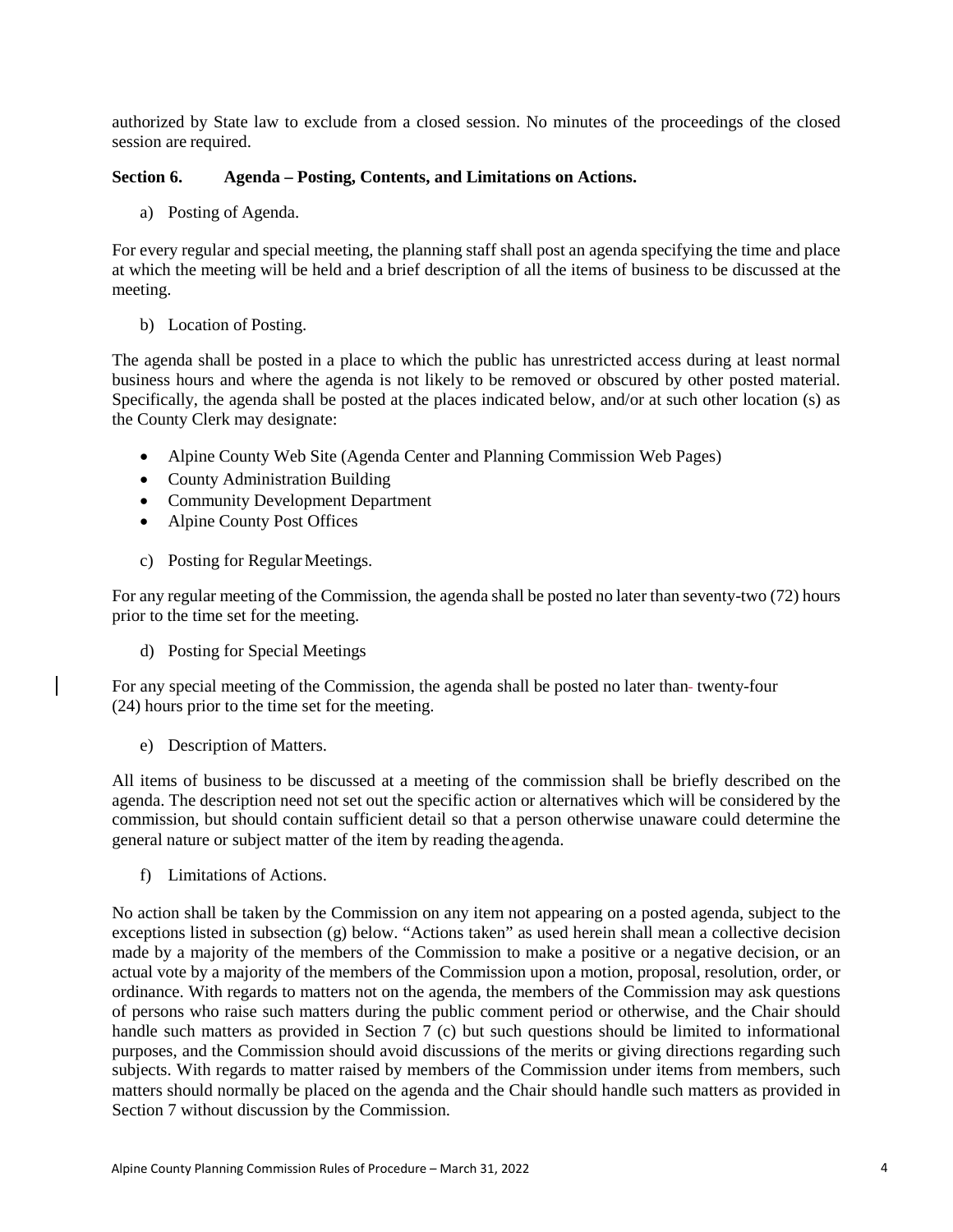g) Exceptions to Agenda Requirement for Action Taken.

The Commission may take action at a meeting on an item not appearing on the agenda for that meeting only under one of the following circumstances:

- 1. Upon a majority determination that an "emergency situation," as that term is defined by State law, exists.
- 2. Upon a determination by a unanimous vote of those members present that the need to take action arose subsequent to the agenda posting. For the purposes of this subsection, the term "need to take action" shall mean those circumstances whose occurrence creates a situation which is materially different from that which existed at the time the agenda was posted, and which requires the immediate attention of the Commission. The mere failure of any person to notify the commission or staff of a pre-existing situation requiring Commission attention until after the time for the positing of the agenda shall not be deemed to constitute a "need to take action" hereunder. If the commission makes a determination pursuant to this subsection, the minutes of the meeting at which the determination is made shall reflect what circumstance gave rise to the "need to take action" and why the item could not be placed on the agenda.
- 3. Where the item upon which action is to be taken was included on a properly posted agenda for a prior meeting of the commission occurring not more than five (5) calendar days prior to the date of the meeting at which action is to be taken, and at the prior meeting the item was continued to the meeting at which action is being taken.
- h) Public Comment Period.

Every agenda posted for any regular or special meeting shall contain an item consisting of an opportunity for the public to address the commission on items of interest to the public within the Commission's subject matter jurisdiction. This public comment period shall be conducted in accordance with the procedures set forth in Section 8.

#### **Section 7. Order of Business.**

The order of business at meetings of the Commission shall be as follows, in accordance with the procedures specified below. The Commission may, by approval of majority of the quorum present, change the order of business for one or more agenda items. However, such change shall not cause a public hearing item to be heard prior to the time specified in the notice for the hearing.

- a) Call to Order, Roll Call, Establish Quorum
- b) Confirmation of Agenda
- c) Approval of Minutes
- d) General Public Comment
- e) Consent Items (optional)
- f) Public Hearings
- g) Unfinished Business
- h) New Business
- i) Closed Session
- h) Deputy Director Report
- $\frac{1}{k}$ ) Commission Member Items (to be placed on a future meeting agenda)
- $\frac{1}{2}$ l) Adjournment

The commission in a single motion may approve items of a routine or generally uncontested nature by adoption of consent items. The approval of the consent items shall signify the approval of each matter or recommendation included therein. Upon the request of any member of the Commission or upon the request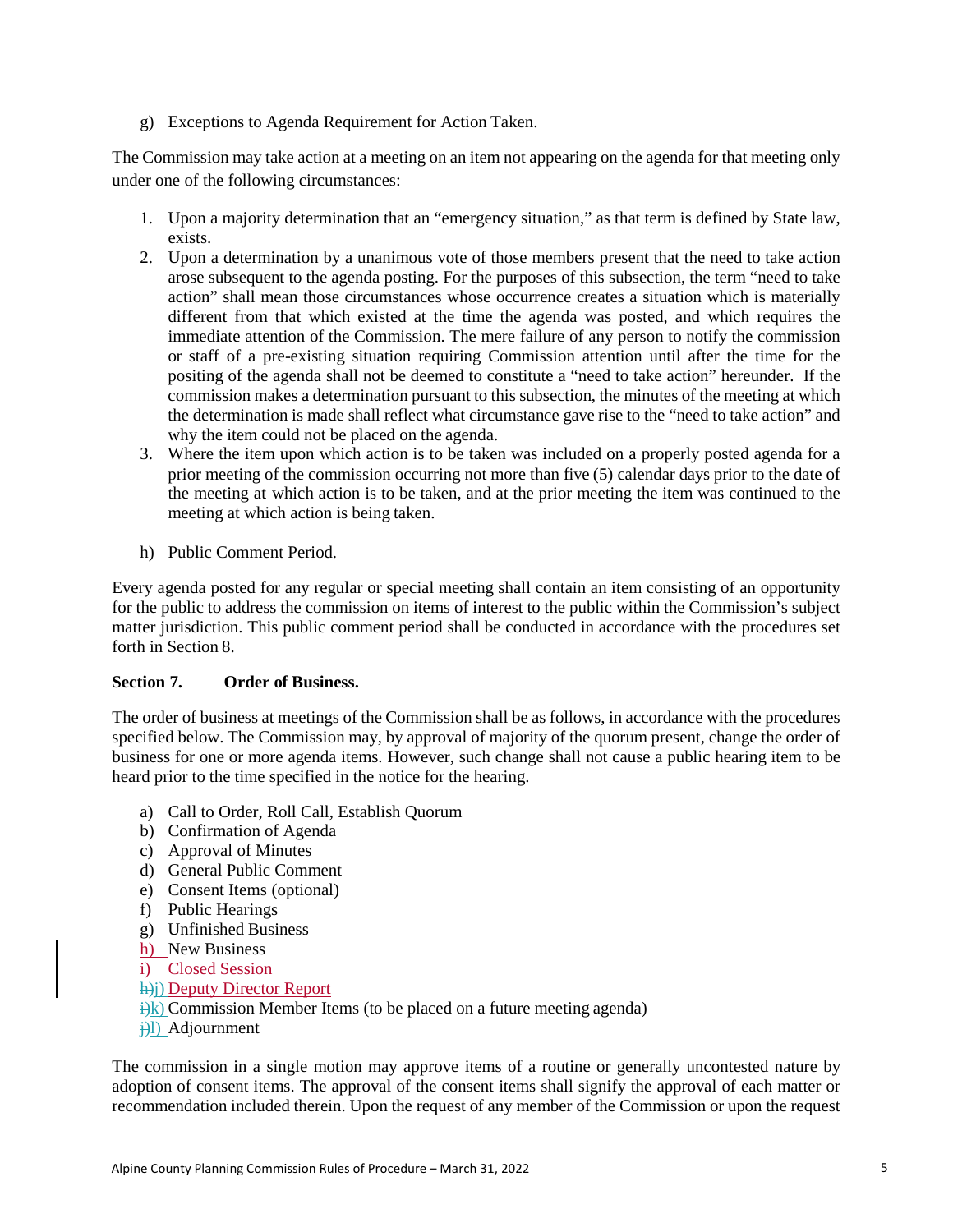of a member of the public made through the Chair, an item may be removed from consent for separate discussion and/or action

#### **Section 8. Public Comment.**

a) Public Comment and Items from Members.

During the public comment item of the agenda, any member of the public may address the commission on items of interest to the public that are within the subject matter jurisdiction of the Commission that are not otherwise on the agenda. No action may be taken on such matters without being placed on a subsequent agenda, and members of the Commission shall refrain from discussing the merits or giving specific directions concerning such subjects.

b) Limitations.

The Chair may limit the public comment period to five (5) minutes per speaker or no more than thirty (30) minutes for all speakers, to be apportioned among all speakers who request time.

- c) Procedure.
	- 1. Upon addressing the commission, each speaker will be requested tomust first state his or her name and physical address and then identify the subject or subjects upon which he/she intends to speak.
	- 2. At the close of the speaker's comments, the Chair may ask staff to respond to the speaker's comments. Thereafter, the Chair shall make one of the following three determinations:
		- i. The subject(s) raised do not require investigation or response.
		- ii. The subject (s) raised should be referred to staff for investigation and/or response.
		- iii. The subject(s) raised should be placed on a future meeting agenda for action by the Commission.
- d) Other Agenda Matters

In addition to receiving comment from the public during the public comment period, the Chair shall have the discretion to recognize persons from the audience who wish to address the Commission on a particular agenda item at the time the Commission considers that item.

#### **Section 9. Public Hearings.**

- a) Matters required to be heard in a noticed public hearing, shall be conducted in the following manner:
	- 1. Agenda Title Read by Chair
	- 2. Disclosure or Recusal by Planning Commission Members
	- 3. Staff Presentation
	- 4. Questions and Answers to Staff
	- 5. Applicant Presentation
	- 6. Questions and Answers to Applicant
	- 7. Public Comment Open
	- 8. Public Comment Closed
	- 9. Planning Commission Discussion
	- 10. Planning Commission Decision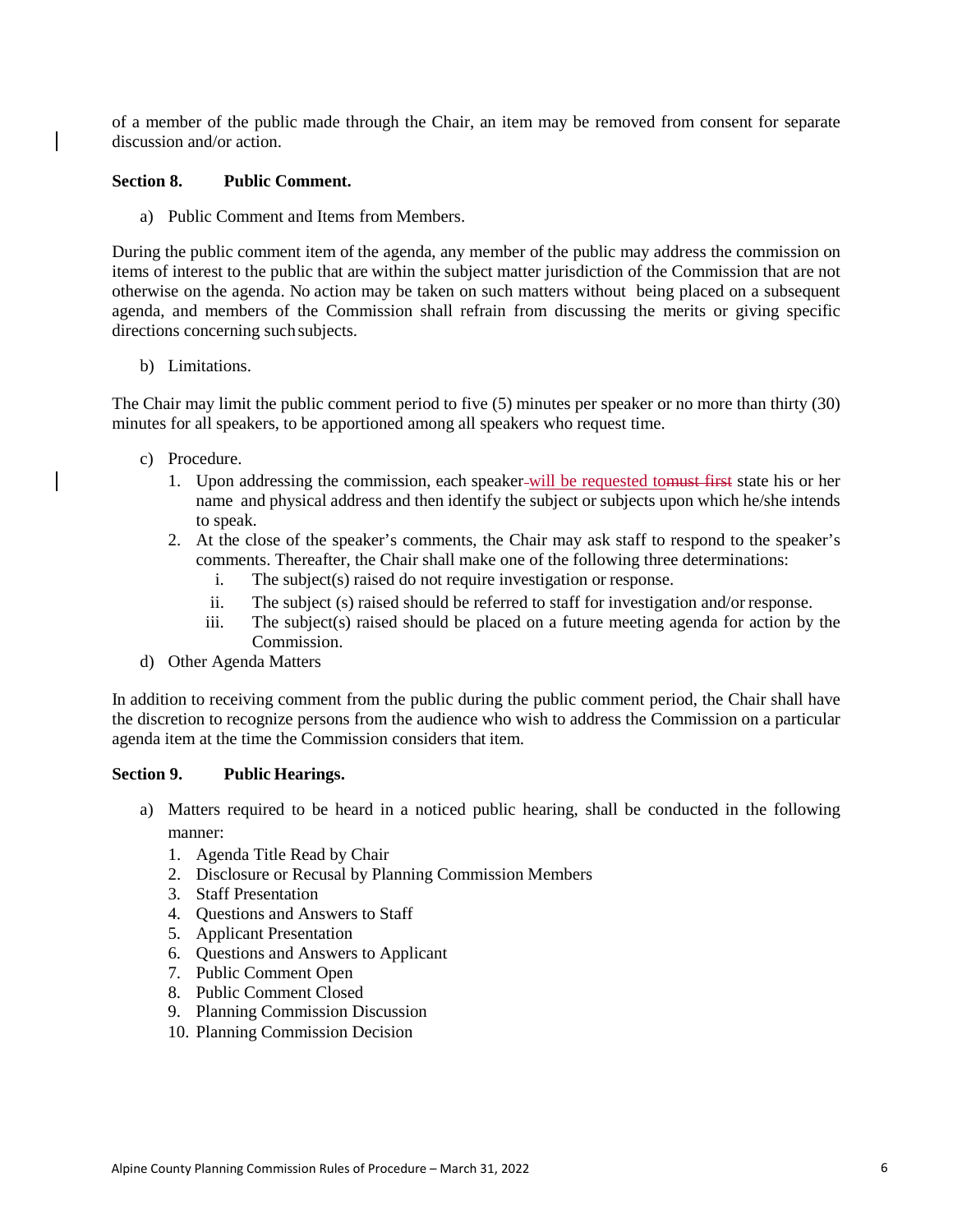#### b) Time for Consideration.

Matters noticed to be heard by the Commission shall commence at the time specified in the notice of hearing, if so specified, or as soon thereafter as is reasonably possible, and shall continue until the same has been completed or until other disposition of the matter has been made.

c) Hearing Procedure.

Prior to declaring the public hearing open, the Chair may establish a time limit for the entire public hearing, or establish time limits for the presentation of each individual speaker. The Chair shall conduct the hearing in such a manner as to afford due process to all affected persons. All persons interested in the matter being heard by the Commission shall be entitled to submit written evidence or remarks, as well as other graphic evidence. All such evidence presented shall be retained as part of the record.

When a matter for public hearing comes before the Commission, the Chair shall open the public hearing. Upon opening the public hearing, the Chair shall request that staff present the staff report and any other relevant evidence, but the presentation of the staff report prior to the formal opening of the public hearing shall not prevent its consideration as evidence. Any such evidence shall be made a part of the record of the public hearing.

The Chair shall thereupon inquire if there are any persons present who desire to address the commission on the matter. Any person desiring to speak or present evidence shall then make his or her presence known to the Chair, and upon being recognized, may speak or present evidence relevant to the matter being heard. No person may speak without first being recognized by the Chair. Each speaker will be requested to state his or her name and physical address, and stating their full name and physical address for the record. Speakers shall direct all of their comments to the Commission. Discussion, debate and argument among the speaker and the audience shall not be allowed.

Members of the Commission who wish to ask questions of the speakers or each other during the public hearing portion may do so. Members should be mindful that the purpose of the public hearing is to obtain testimony and not to debate the merits of the item under consideration. Members shall not argue or debate the merits of an item with the speakers or audience. Members should avoid debate among themselves and expressions of personal opinion until after the close of the public hearing.

Upon closing of the public hearing by the Chair, no additional public testimony shall be solicited or received by the Commission without reopening the public hearing.

#### **Section 10. Officers.**

The Officers of the Commission shall be a Chair and Vice-Chair. The offices of Chair and Vice-Chair shall be elected by the Commission members and shall serve a one-year term, with a maximum of two consecutive full one-year terms. Elections shall be held at the end of the first regular meeting of the Commission following July 1 of each calendar year, or when a vacancy in one of these positions occurs.

#### **Section 11. Meeting Attendance; Removal of Members**

Commission members are expected to attend all regular and special meetings. Commission members who are not in attendance at two consecutive regular meetings may be asked to provide an explanation of their absences to the Commission. Commission members who are not in attendance at three consecutive regular meetings without prior notice being provided to the Commission, may be removed at the discretion of the Board of Supervisors. Commission members who are habitually absent from regular meetings may be removed at the discretion of the Board of Supervisors. Prior to any action that may result in removal of a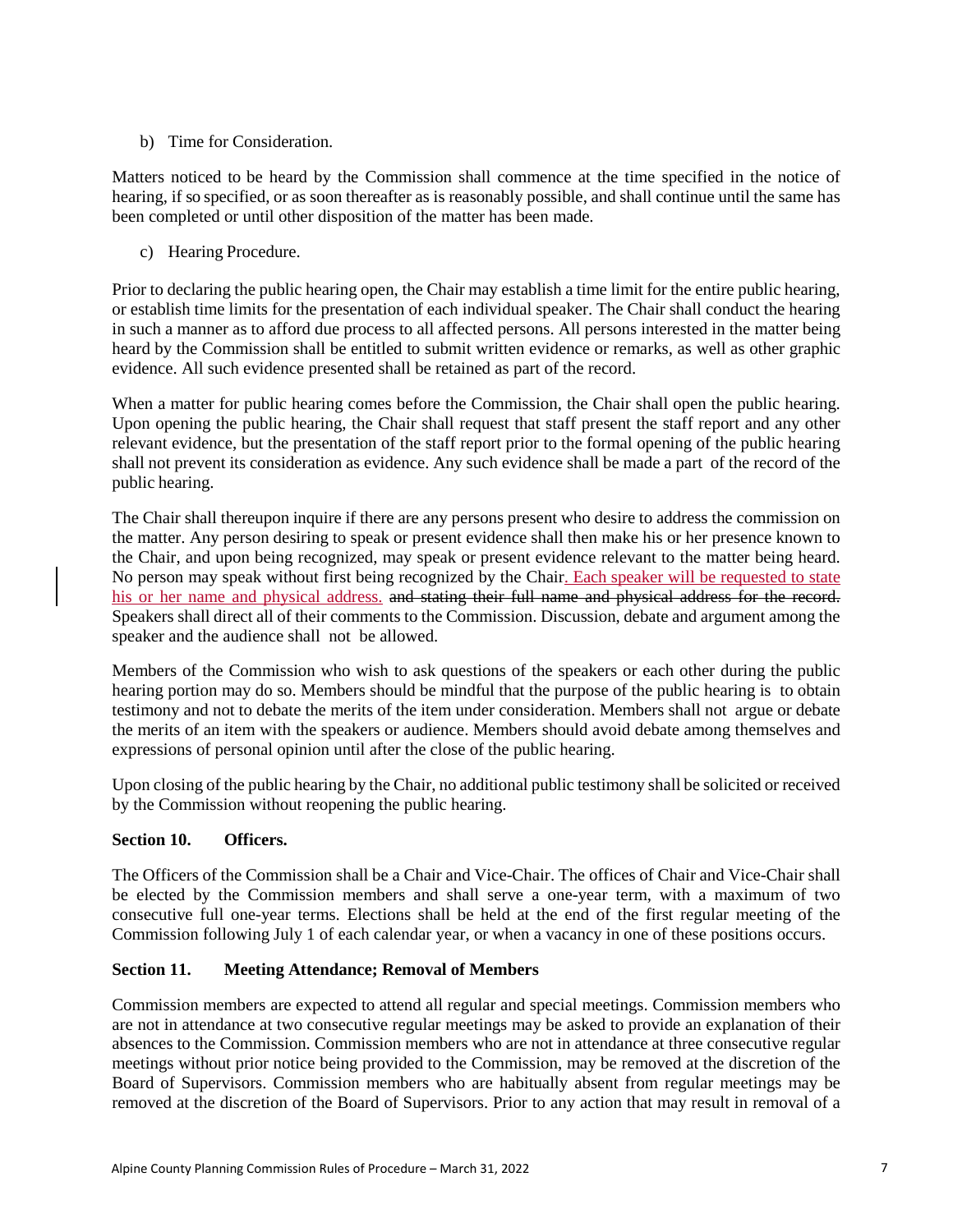member, the Board of Supervisors shall provide written notice to the member along with an opportunity for the member to address the Board.

#### **Section 12. Procedures for the Conduct of Meetings.**

a) Chair

The meeting shall be presided over and chaired by the Chair, or, in the Chair's absence, the Vice-Chair. In the absence of the Chair and the Vice-Chair, the remaining Commission members shall, by consensus, designate a member to carry out the duties of the Chair until the Chair or Vice-Chair rejoins the meeting.

The Chair shall have the authority to rule any speaker out of order, including speakers during the public comment period if the subject raised is not within the subject matter jurisdiction of the Commission, or during a public hearing if the speaker is not presenting testimony or evidence relevant to the matter that is the subject of the public hearing or if the speaker and any audience member are engaging in debate with other audience members. The Chair shall have the responsibility for the conduct of meetings in an orderly manner and to prevent the obstruction of business, and in carrying out this responsibility shall have the authority to give the floor to any member of the Commission or public by recognizing them, to prevent the misuse of legitimate forms of motions or privileges, to take matters up out of order, and to order any persons willfully interrupting the meeting to be removed from the room.

b) Obtaining the Floor and Making Motions.

Any member of the Commission wishing to speak, or any member of the public wishing to address the Commission, must first obtain the floor by being recognized by the Chair. The Chair must recognize any member of the Commission who seeks the floor when appropriately entitled to address the Commission.

Any member of the Commission, including the Chair, may bring a matter of business properly before the Commission by making a motion. Any member, including the Chair, except the member making the motion, may second a motion. Once a motion is seconded, it may be opened for discussion and debate.

a) Voting.

After a full opportunity for debate, any member of the Commission may call for a vote by a Motion to call the question. If it appears that there is a consensus of opinion among the members of the Commission on the matter to be voted upon, the Chair may state the consensus of the Commission and ask if there is any objection. If there is no objection, the consensus as so states shall become the order of the Commission. Otherwise, all votes of the Commission shall be by voice vote, except voting upon any ordinance, which shall be by roll call vote. After every vote, the Chair shall declare the result, and on all but consensus votes, shall note for the record the number of votes for or against the matter.

#### **Section 13. Votes Required for Action.**

The Commission may take action only with three affirmative votes for an item. Action by a 2-1 vote shall not be permitted. In the event of a 2-1 or tie vote, it shall be ruled by the Chair either that no action has been taken and the matter shall be referred to the Board of Supervisors for action or that the requested action is denied without prejudice (i.e. the Commission makes no determination or findings regarding the merits of the proposal that is the subject of the requested action) and may be appealed to the Board of Supervisors under the established County procedures regarding such appeals.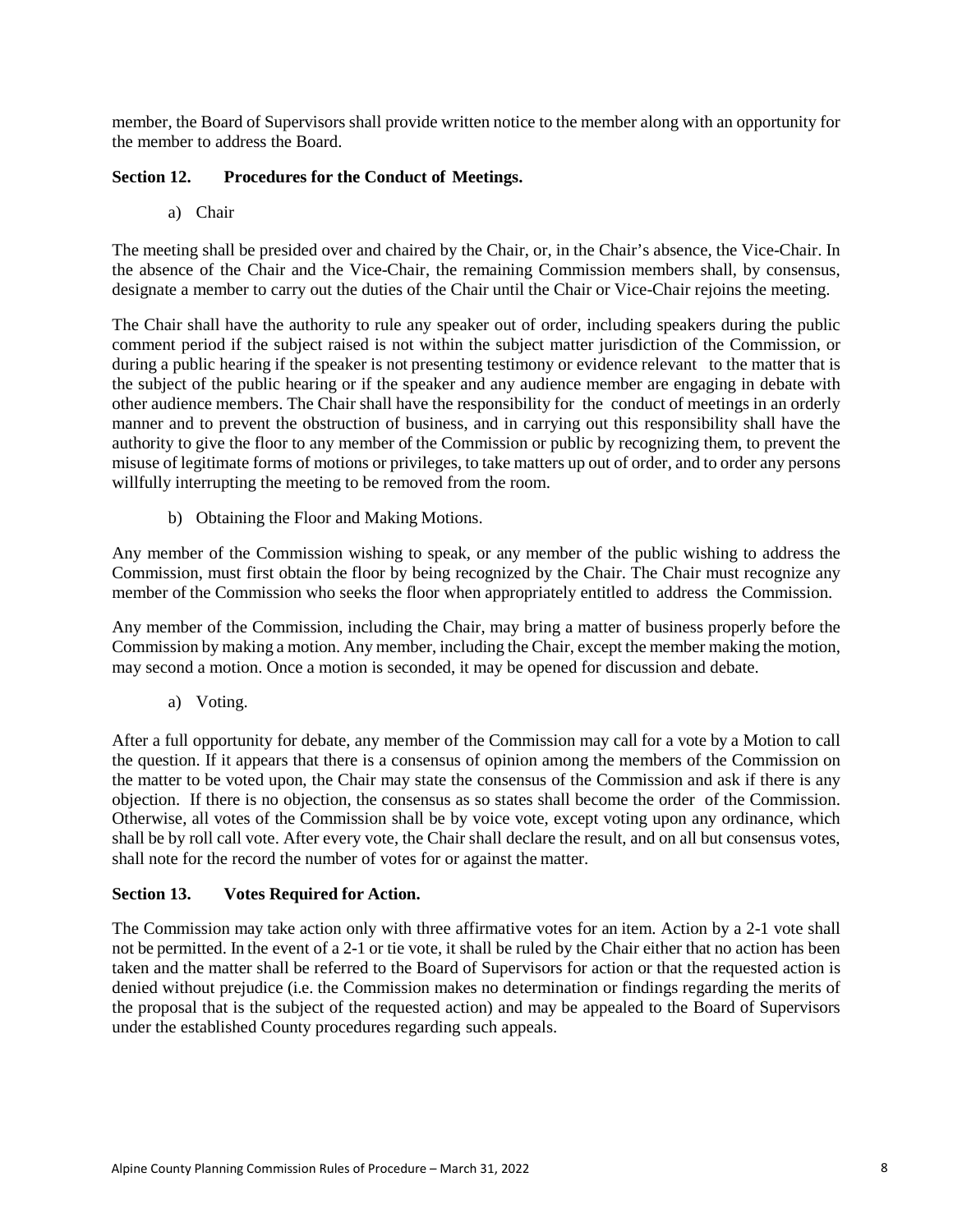#### **Section 14. Record of Meetings and Minutes**

The proceedings of all Planning Commission meetings shall be electronically recorded. The written minutes of the meeting shall be kept by the planning secretary and retained in the Planning Department files in accordance with established policies. The minutes shall contain a record summary of each item of business transacted. Verbatim minutes shall not be prepared unless directed by the Chair or the Community Development Director. For public hearing items, the minutes shall include the following information:

- a) The name and physical address of every person addressing the Commission, if such information is available.
- a) Any position pro or con or otherwise regarding the subject of the public hearing that any person expressly states to be theirs
- b) A list of all written documents submitted to the Commission regarding the subject of the public hearing

#### **Section 15. Committees**

The Commission may form sub-committees for the purpose of gathering information and conducting special studies regarding issues of concern to the Commission and preparing reports to the full Commission on implementation of the General Plan and other applicable plans, ordinances and policies. Sub-committees shall not be formed to investigate specific development proposals or permit applications that are under consideration by the full Commission. Sub-committees shall operate and conduct business in compliance with the Brown Act (Government Code Sections 54950 et seq.)

#### **Section 16. Ethics**

All members of the Alpine County Planning Commission are expected to:

- a) Fully comply with all applicable federal, state, and local statutes regarding disclosure of assets, open meeting practices, and other ethics-based requirements.
- b) Act in good faith and conscience using professional expertise, personal experience, and common sense based upon the best available information, observation, and testimony and within established legal limits and authority.

#### **Section 17. Amendments.**

The Rules of Procedure may be amended from time to time as necessary by resolution passed by a majority vote of the Planning Commission.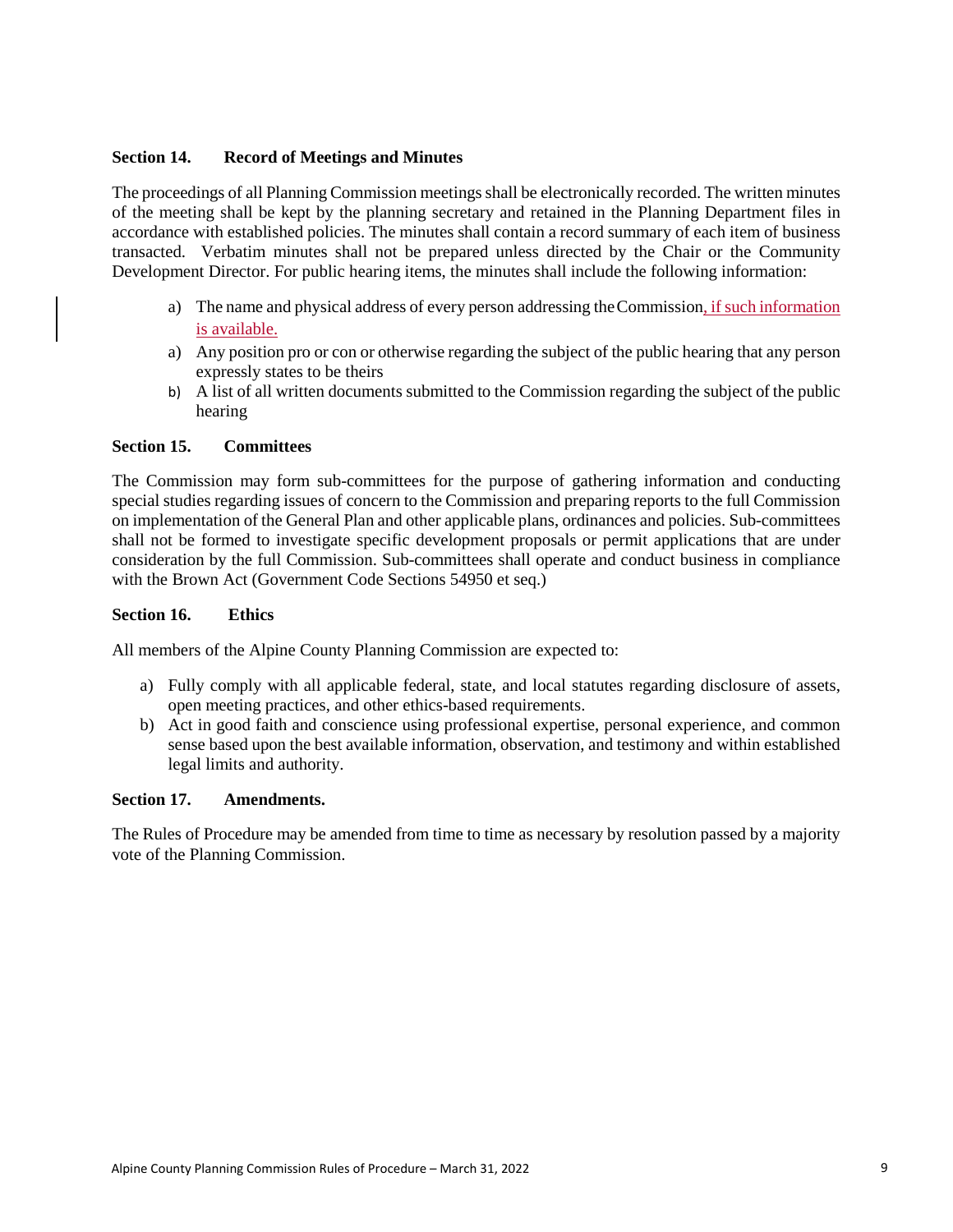

# **Camping on Private Property**

**Planning Commission**

*Meeting*: March 31st, 2022

*Subject*: Review of regulations and discussion pertaining to camping on undeveloped private property.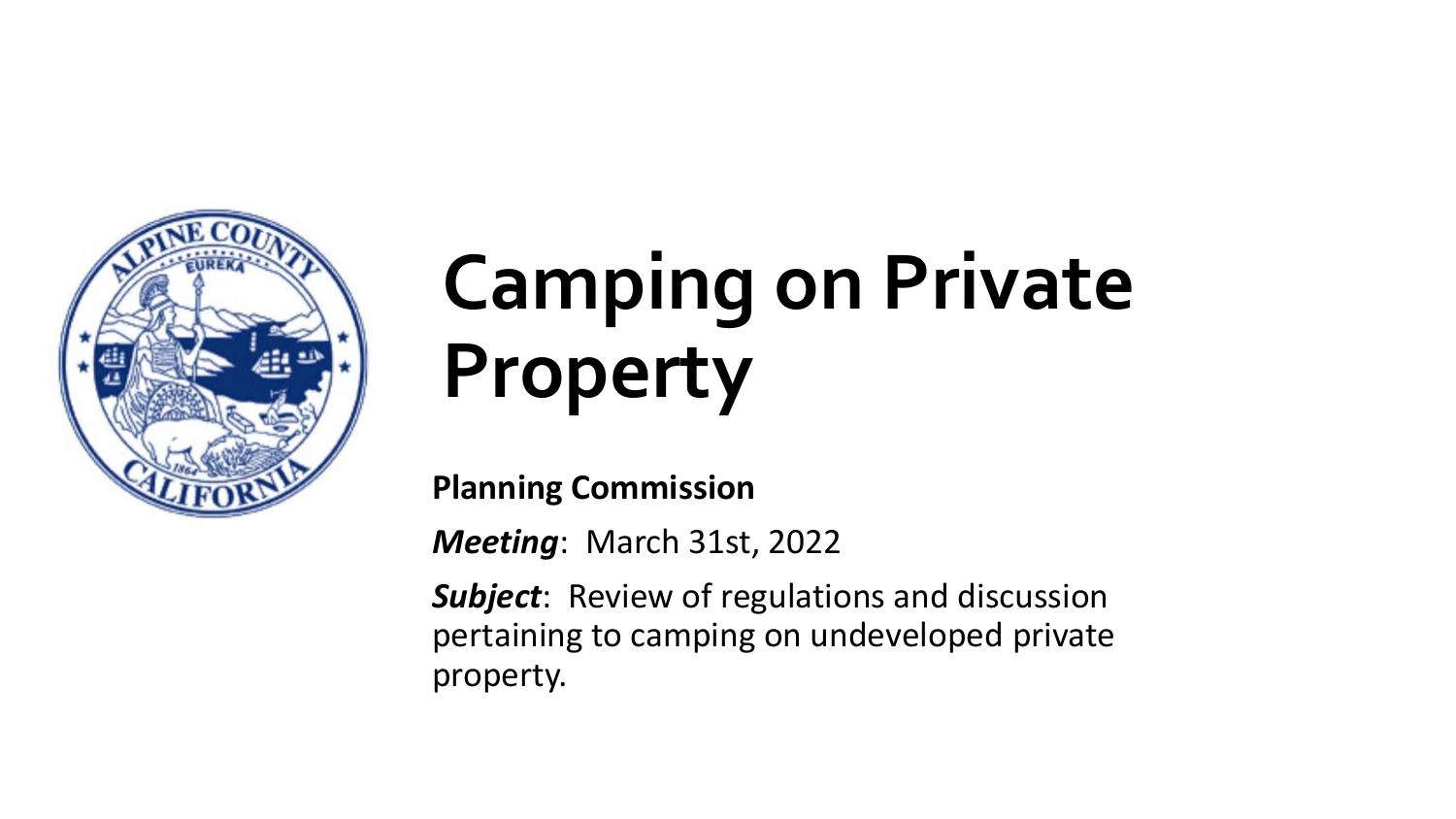## Existing Alpine Code

## 18.68.130 - Vehicular dwellings and camp dwellings.

- *No person may establish, use, or occupy a camp, campsite, or camping area for living or sleeping purposes in a recreational vehicle or otherwise except within an approved and authorized public or private recreational trailer park or camping area which is equipped and operated for such use.*
- *Exceptions Subsection*: . Temporary use and occupancy for such purposes is<br>permitted on a **private site owned by the use occupant**, or with the written<br>consent of the site owner, <u>for a period not to **exceed sixteen day</u>**
- This section shall be so administered as to ensure conformity with applicable federal and state law, l*ocal codes and health regulations, and with the General Plan of the county and Title 13 of this code. Permits pertinent<br>hereto shall contain, as appropriate in each particular case, conditions and standards for lot size and design,* yards, park areas, landscaping, walls or enclosures, signs, access, vehicle parking, and accessory structures and uses. (Ref: Section [18300,](http://leginfo.legislature.ca.gov/faces/codes_displaySection.xhtml?lawCode=HSC§ionNum=18300) Health and Safety Code.)

#### Section 18.68.130-I

**One mobile home or recreational vehicle may be parked for storage purposes only upon property of the owner**, provided that it is not occupied for living or sleeping purposes at any time, it is not connected to any water, power, sewerage, or other utility services and it does not occupy any required front or street side yard or sight distance area on a street corner lot or parcel.







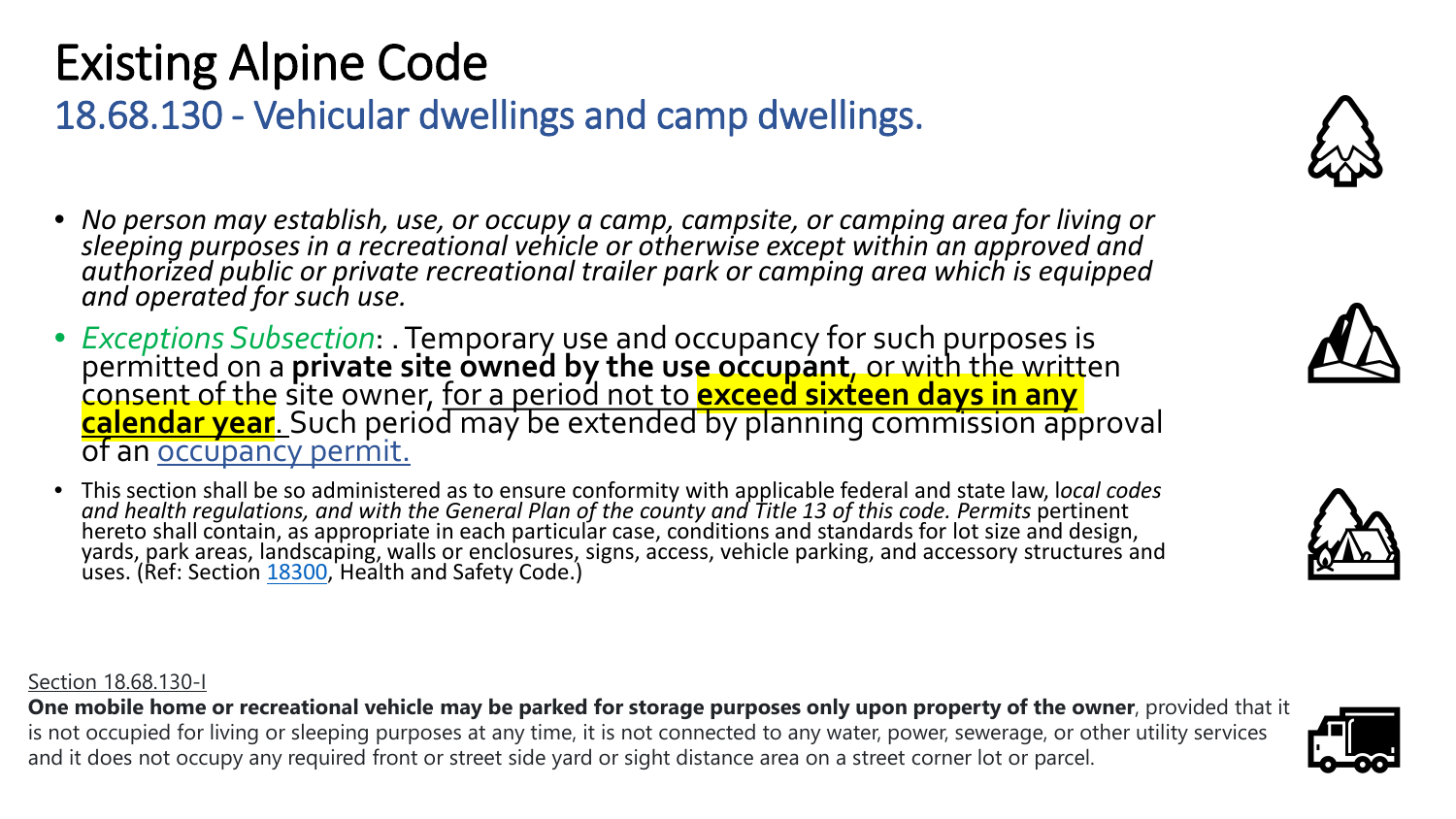## Potential Paths Forward

•Ordinance stands as-is.

- •Owner occupancy camping not to exceed 16 days
- 1) No Action <br> **[yet to be utilized/ developed] application to Planning Commission.**<br> **[yet to be utilized/ developed] application to Planning Commission.**

## 2) Create Camping Copportunity to clearly define acceptable camping limits and uses.<br>Requires adoption by County Board of Supervisors, Public Hearings. Specific Regulations

- •Create / Update Ordinance to further define what the regulations are.
- •Opportunity to clearly define acceptable camping limits and uses.
- 

### 3) Create Temporary Use Permit Process

- •Creation of Temporary Use Permit Process
- •Allow for ministerial approval of use to minimize wait time.
- •Flexible, could be used for multiple types of events
- •Allows for tracking, monitoring and compliance.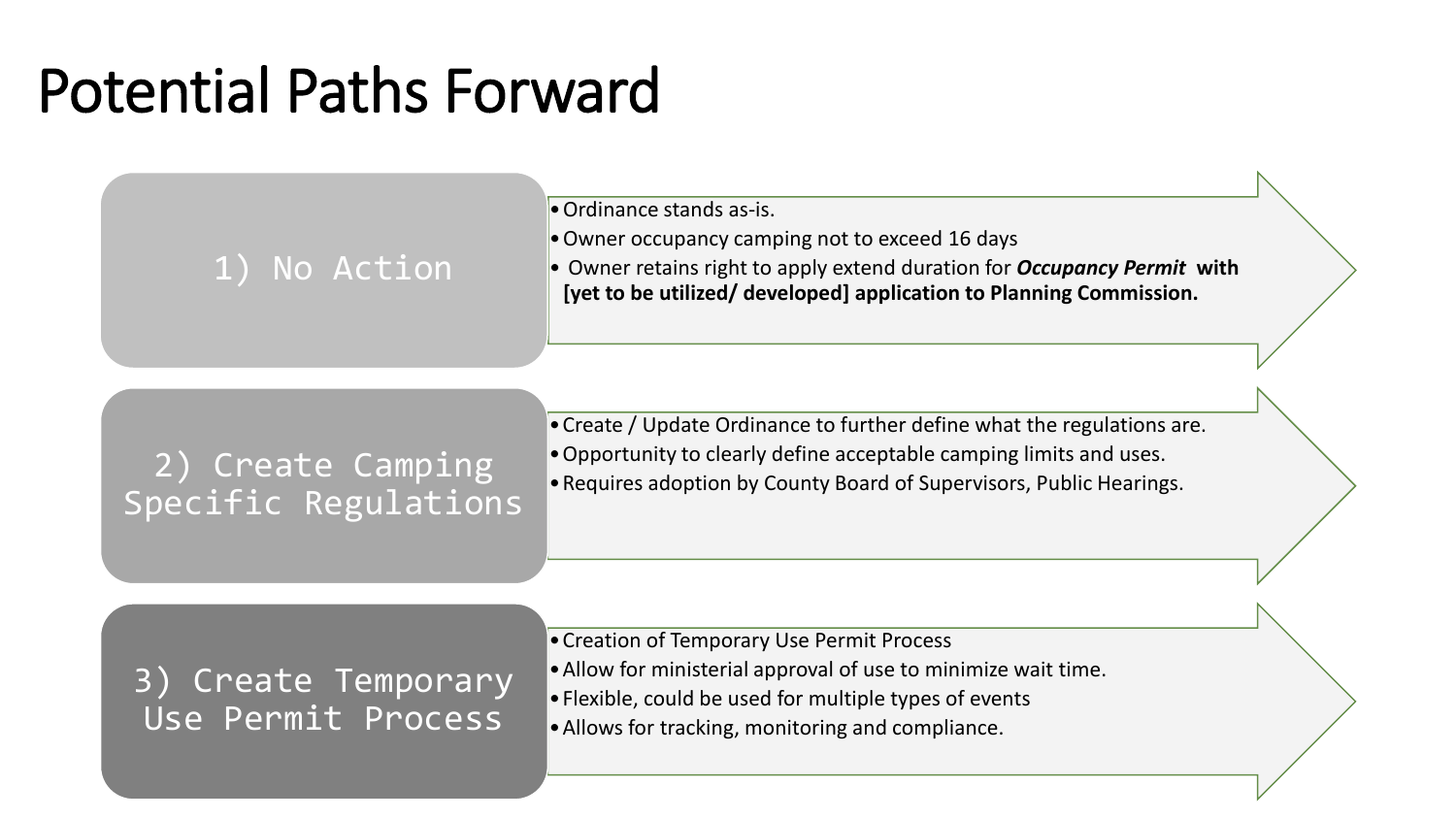# Path 2: Create Camping Specific Regulations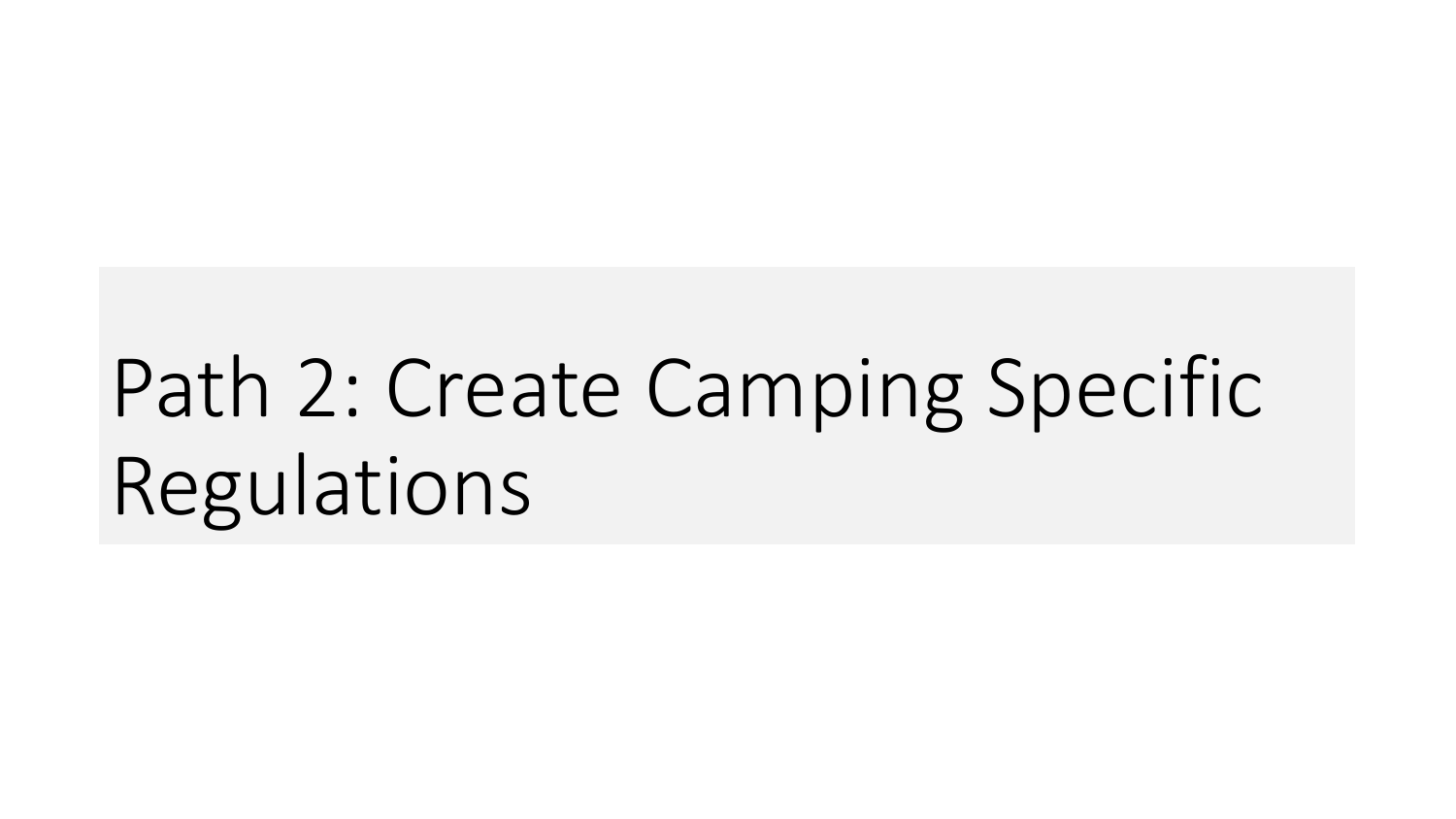# Private Property Camping Specific Regulations

- **Example Ordinance: Teller County, Colorado [2019]**
- Applies to all Residential and Agricultural Zones in unincorporated areas.
- Owner Camping on Vacant Property
	- **60 day limit (12 month period)**
	- + 60 days = permanent residence [violation]
	- **Permit required for more then 14 days**
	- Two Camping Units per parcel limit:
		- RV, camp trailer, or tent.
	- Meet Zone Setback requirements
	- Sewage must be disposed off off-site, dump receipt must be provided.
		- On site sewage ok with approved wastewater disposal system.

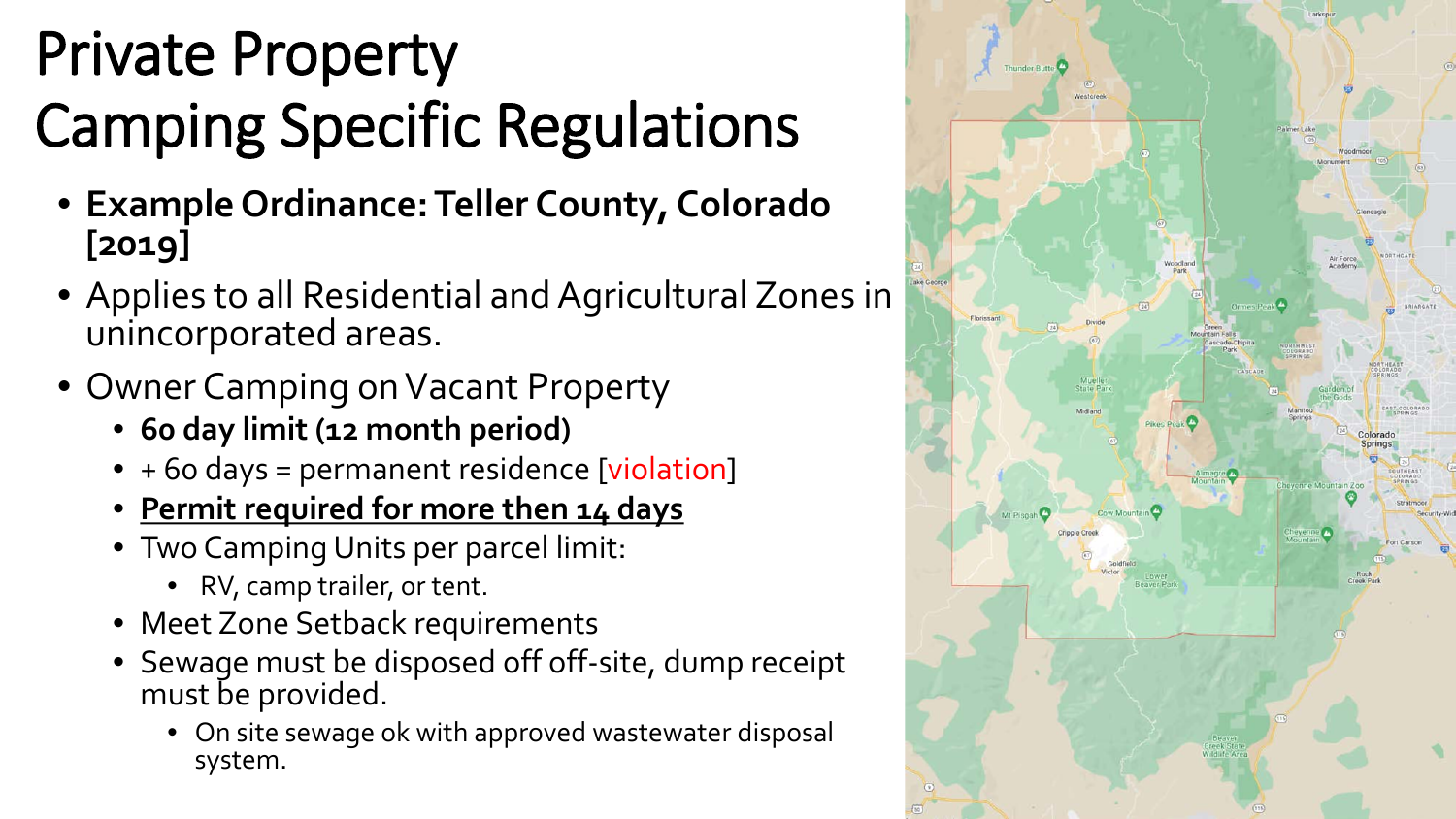## Camping on Improved Properties

- Improved property= vacant (no structures), but a permanent water supply and water treatment installed.
- **Camping Limited to 14 days, no more than 30 days during any 6 month period.**
- **Two Camping units**
- Events on improved properties involve more then 25 non paying guests (Ie family reunion ), require Special Events Permit.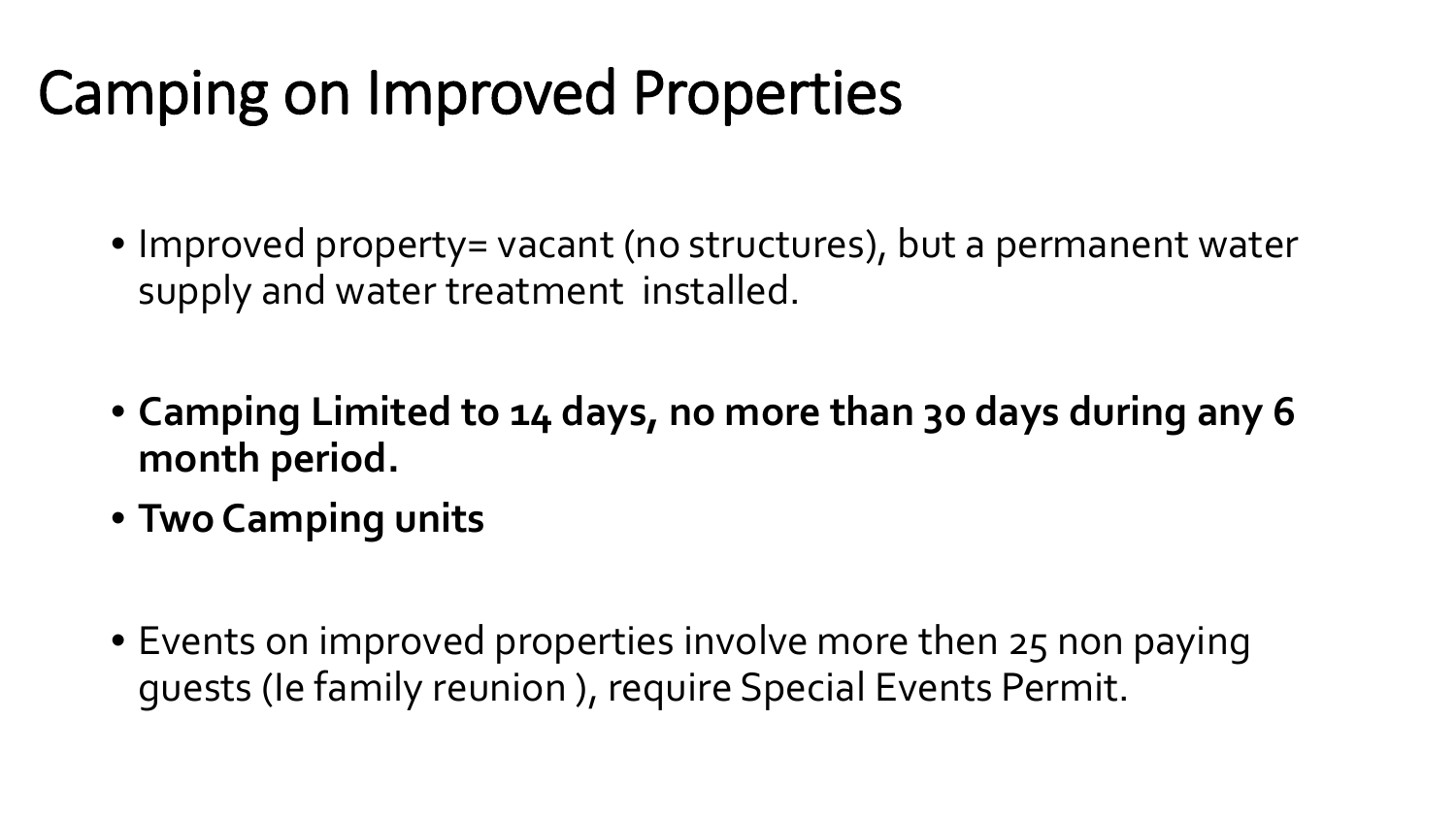## Permit Details

- Required for camping on vacant property / including "improved" vacant property.
- Camping permit must include narrative detailing the camping, permissions from the property owners (if necessary), property address, method for obtaining:
	- potable water supply,
	- wastewater treatment
	- trash removal.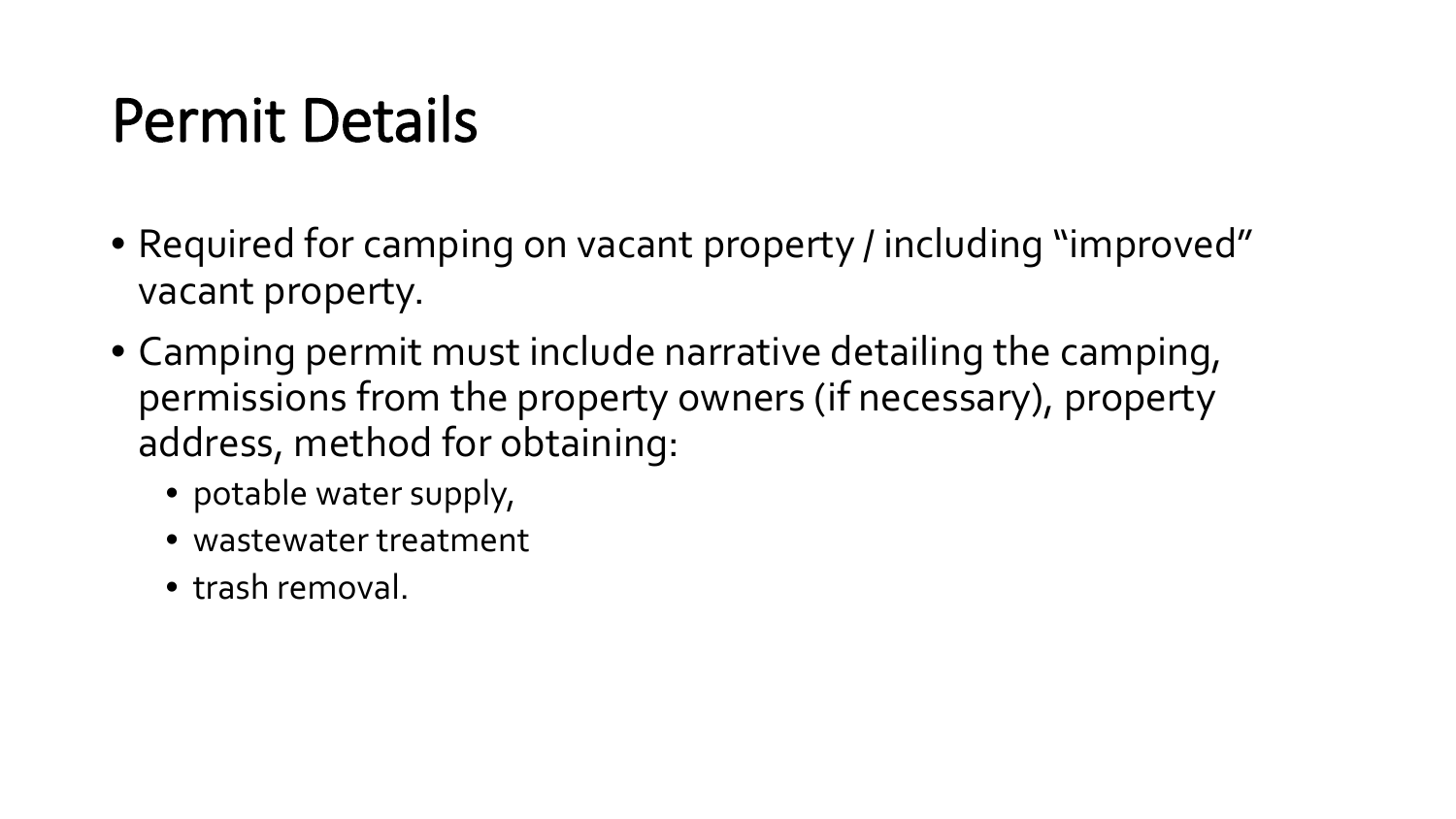# **Path 3:** Permit Create a Temporary Use

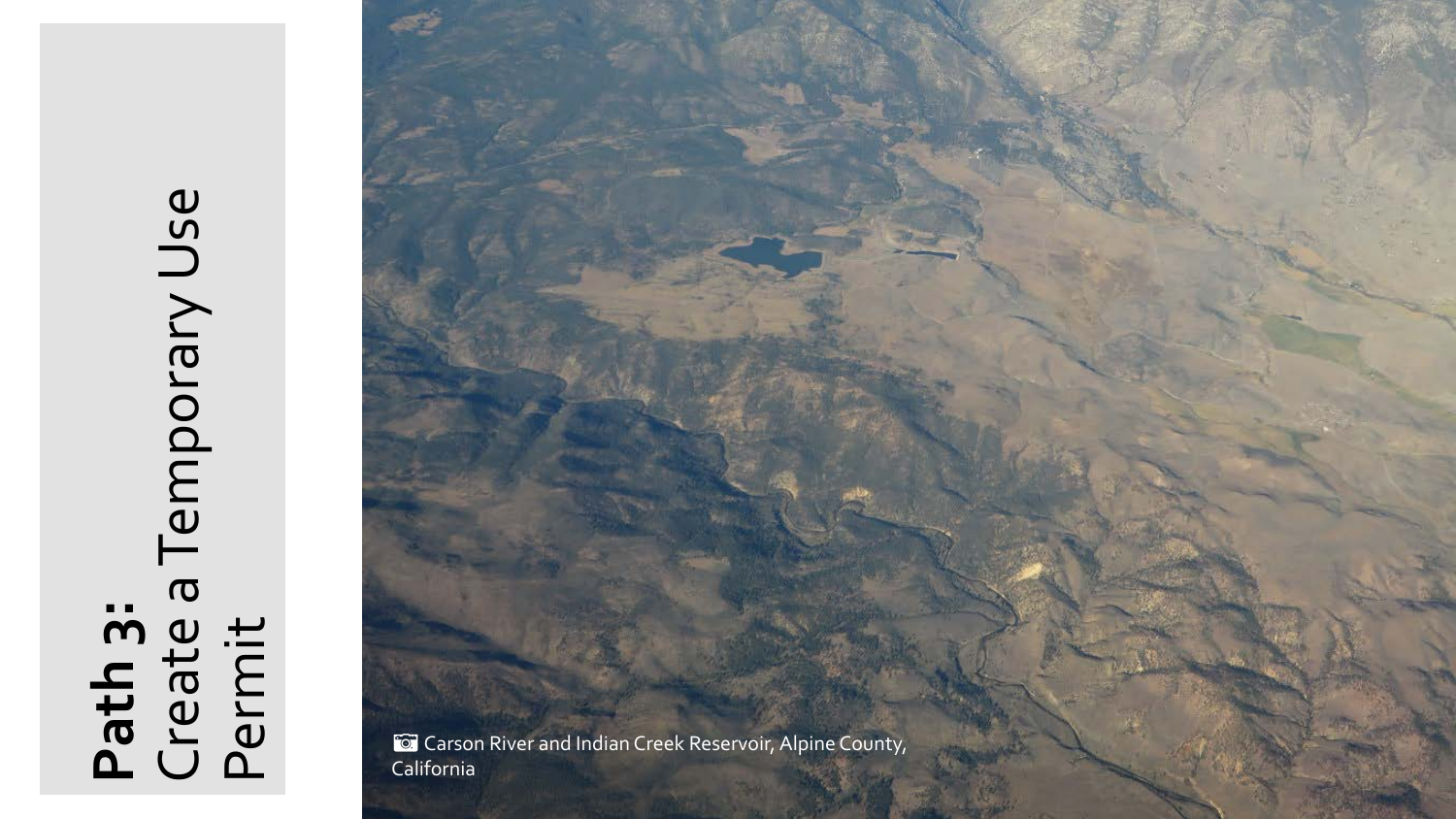## Temporary Use Permit

- The Purpose of a temporary use permit is to allow for temporary land uses which are not specifically forbidden in a zoning district.
- Since zoning codes are not drafted to deal with every conceivable circumstance, a temporary use permit process is designed to provide flexibility to determine whether a proposed land use on a site location will be compatible with its environment, the Alpine County General Plan, County Codes, and the zoning and land uses on surrounding parcels.
- In reviewing a temporary use permit, Planning staff would evaluate: use type, size, and location of the proposed temporary use, provisions for parking, compatibility of use with nearby properties and other related development impacts.
- Conditions may be imposed as necessary to assure that proposed use will not adversely affect the environment and nearby property.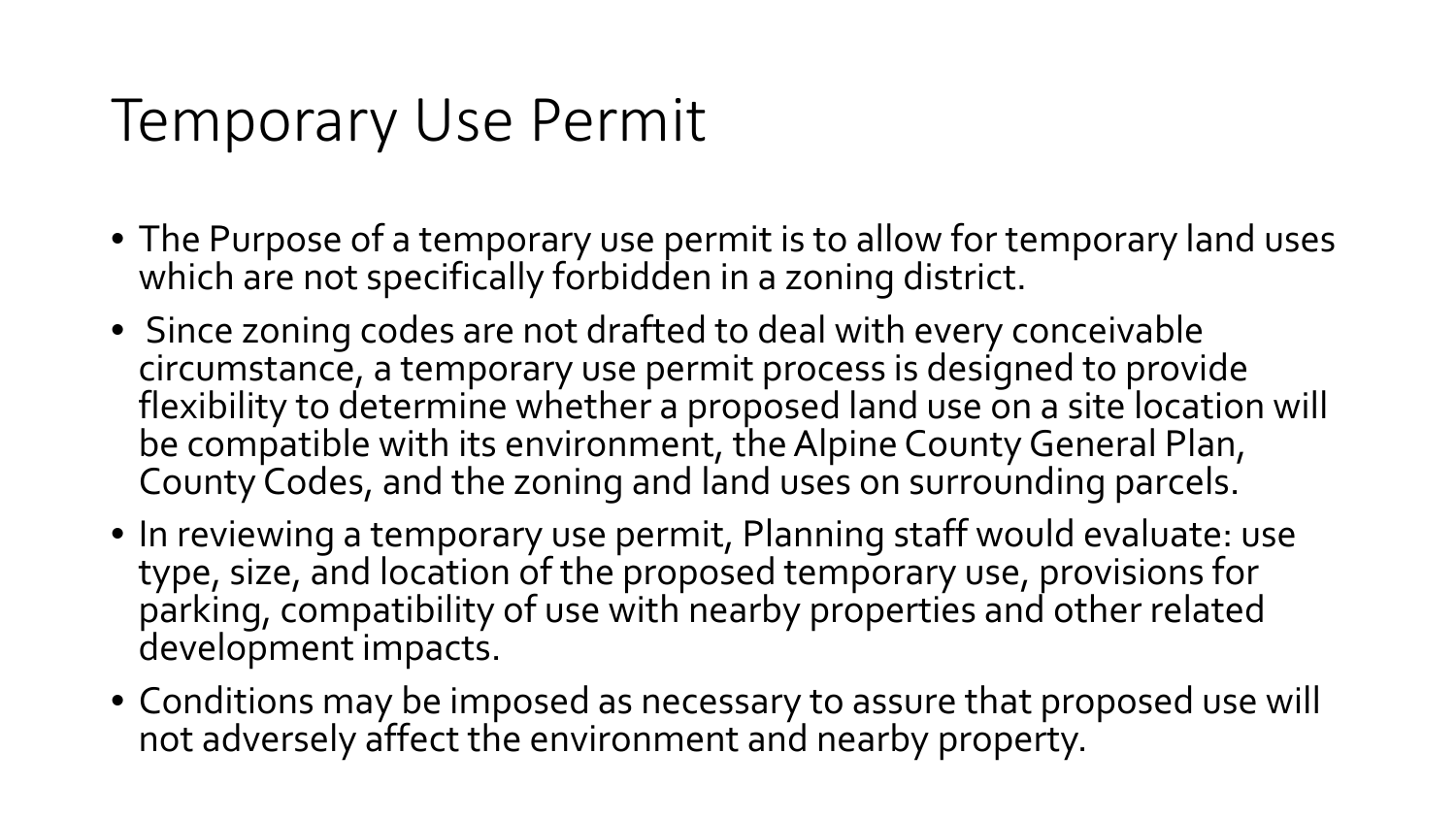

## Alpine County Planning Commission Staff Report

| Meeting Date: | March 31st, 2022                       |
|---------------|----------------------------------------|
| Title:        | Floodplain Management Ordinance Update |
| File:         | 2022-016                               |
| Staff Member: | Larry Shoemaker, Planner II            |

#### **Background**:

Development in Alpine County Floodplains is currently regulated by Chapter 16.08- Floodplain Development Standards of Alpine County code. These regulations, last updated in 1988, institute a permitting process to deny or approve proposed developments in a known floodplain. Section 16.08.040 states "a *permit shall be obtained for all proposed construction or other development in the community, […], so that it may be determined whether such construction or development is within flood-prone areas.*" The Director of the Community Development department has the administrative authority "*to implement this chapter by granting or denying development permit and/or building permit applications in accordance with its provisions*". In 2019, the Community Development Department began updating the Floodplain Development ordinance. The Alpine County Hazard Mitigation Plan and the General Plan Safety Element both call for updates to the floodplain regulations.

Floodplain work is also being conducted by the Federal Emergency Management Agency (FEMA). FEMA is responsible for producing Flood Insurance Rate Maps (FIRMS) which indicate floodplains and subsequent flood-risk areas for participants in the National Flood Insurance Program (NFIP). The NFIP provides flood insurance through coordination with private insurers, and insurance rates are set based on the flood risk level outlined in the FIRMs. Currently, all of Alpine County is classified in FEMA FIRM's as Zone D, meaning there is undetermined but potential flood hazards. FEMA is preparing to release new preliminary FIRM maps for portions of Alpine County in the immediate future. New FIRM maps will affect flood insurance rates for new and existing county residents and businesses in studied areas.

#### **Issues and Discussion**

#### *Updating Floodplain Ordinances*

The Floodplain Management branch of the California Department of Water Resources (CADWR) released model floodplain management ordinances in August 2020 that are written explicitly to rely on the flood provisions of the California Building Standards Code for buildings and structures in flood hazard areas. The model ordinance is designed to meet FEMA - National Flood Insurance Program (NFIP) participation requirements and explicitly rely on the California building code.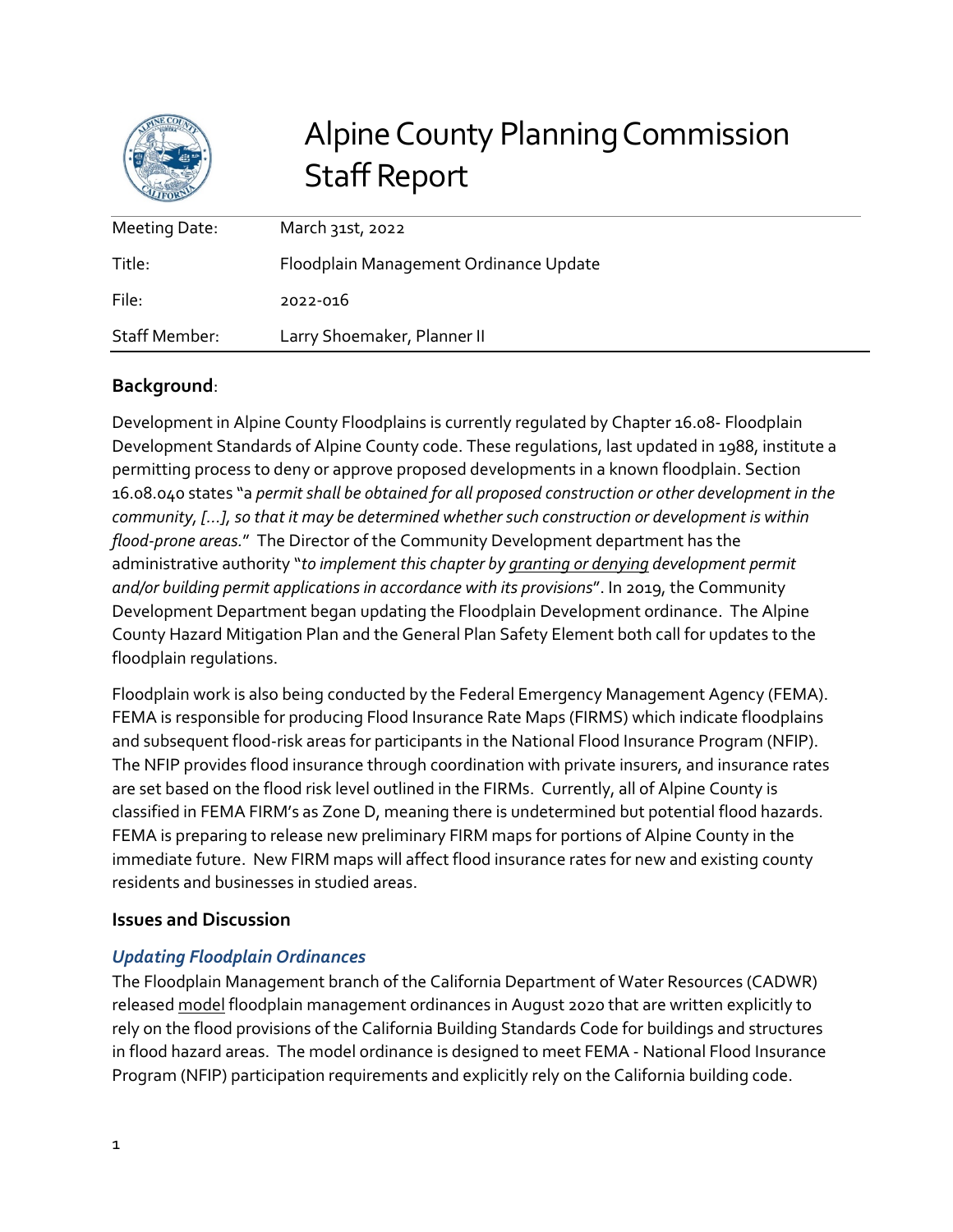Additional higher development standards can be incorporated into the ordinance. Community Development proposes the three additional higher standards:

#### Higher Standard 1: Freeboard Building Elevation

The existing (CCR Title 24) minimum standard for "freeboard" building elevation is Baseflood  $F$ levation  $+$  1 foot.

As a higher standard, it is proposed structures in flood hazard areas shall have the lowest floors elevated to or above the **base flood elevation plus 2 feet\*.**

*\*Exception*: Enclosed areas below the design flood elevation, including basements whose floors are not below grade on all sides, shall meet the requirements.

*Benefit*: Lower insurance flood insurance premiums, additional buffer against flood events. *Cost*: Potential increase to cost of initial construction.

#### Higher Standard 6: Non-Conversion Agreements

The base NFIP regulations and California Building code (Title 24) allow areas under elevated buildings to be enclosed with walls below the lowest floor. Any enclosed area must be limited to use for parking of vehicles, storage, and building access. The non higher-standard NFIP regulations do not require any form of owner agreement regarding subsequent modification or conversion of these enclosures. Walls of enclosed areas must meet specific requirements depending on the flood zone.

*Proposed Higher Standard*: A form provided by the *Floodplain Administrator* to be signed by the owner and recorded on the property deed in Official Records of the Clerk of Courts, for the owner to agree not to convert or modify in any manner that is inconsistent with the terms of the building permit and these regulations, enclosures below elevated buildings.

#### Higher Standard 13: Setbacks along Waterways

In general, areas immediately adjacent to bodies of water tend to be where floodwater is deeper and where velocities and waves are likely to be higher than at locations farther away from the source of flooding. In addition, areas near bodies of water are more likely to include wetlands and often serve as corridors for movement of wildlife. For these and other reasons, many states and communities establish buffers or setbacks, typically by prohibiting all development or limiting development (e.g., prohibit grading and fill) within specified minimum distances from the body of water. Enforcing setback distances can guide development to locations outside of floodways and areas prone to flood-related erosion, and can help protect natural shorelines

#### *Proposed Higher Standard:*

(1) All development, including fill, buildings, and structures, shall be set back from the top of bank a distance equal to **{2}** times the width of the watercourse (measured at the top of bank) or **{50}** feet from the top of the bank, whichever is greater, unless documentation is submitted that there are no alternative locations for the development and all other requirements of the code and this appendix are satisfied.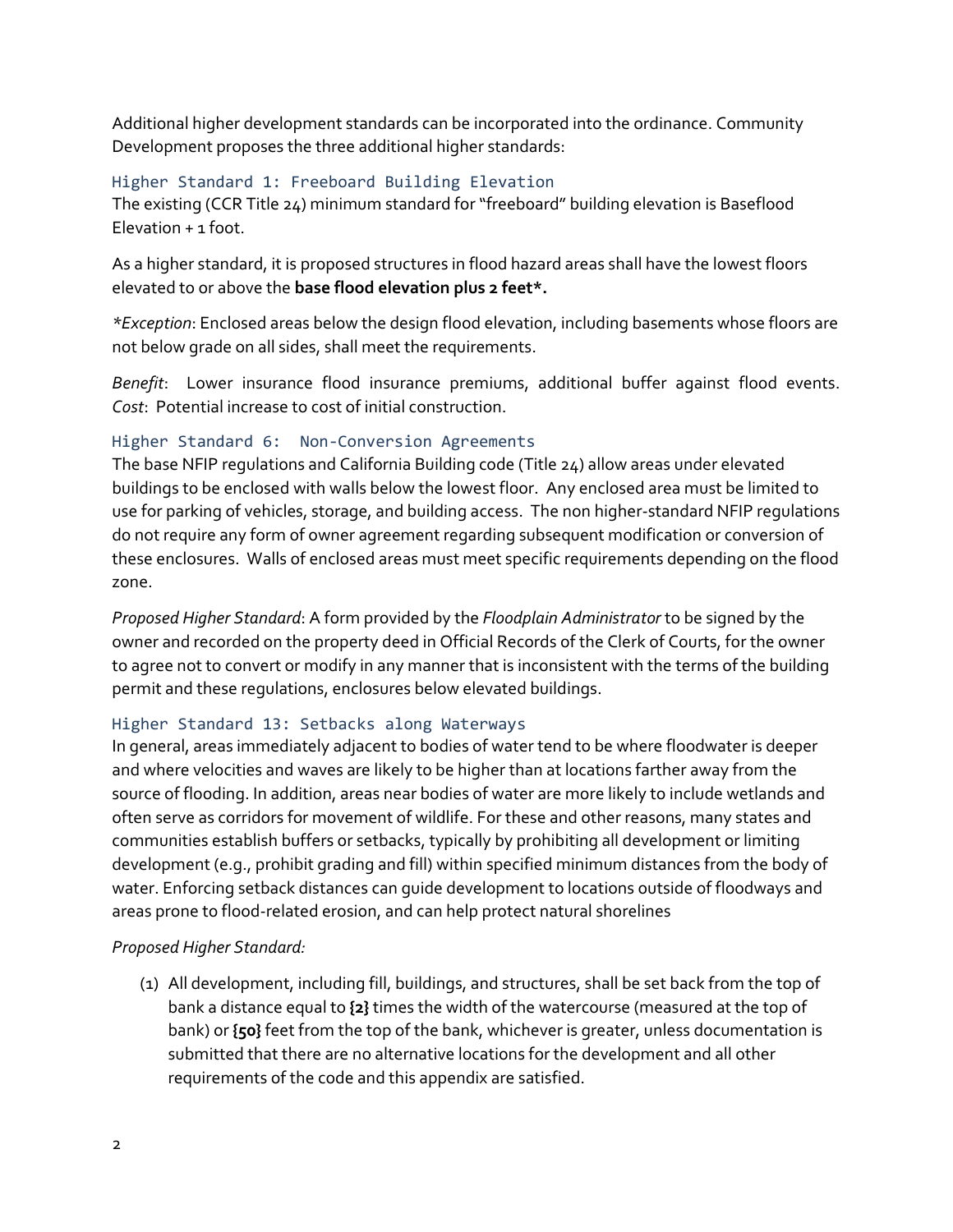#### Additional Higher Standards

The following CADWR approved higher standards are open to discussion and possible inclusion into the ordinance:

#### *Higher Standards for buildings:*

- 2. Cumulative substantial improvement
- 3. Dwellings designed in accordance with ASCE 24
- 4. Limitation of size of enclosures
- 5. Limit use of fill to elevate buildings and/or dwellings
- 7. Prohibit enclosures below elevated buildings
- 8. Repetitive flood loss (Substantial damage)

#### *Other Standards:*

- 9. Compensatory storage
- 10. Designating the Floodplain Administrator
- 11. Determining BFE in unnumbered Zone A
- 12. Flood hazard map other than FIRM
- 14. Manufacture home limitations
- 15. Subdivision limitations

#### *FEMA FIRMS- Floodplain Mapping*

FEMA's flood maps, known officially as Flood Insurance Rate Maps (FIRMS) are used to determine flood risk, and corresponding flood insurance rates. FIRMS show areas of high-risk (*Special Flood Hazard Areas*; Zone A, Zone AO), moderate-to low risk (Non*-Special Flood Hazard Areas*; Zones X & shaded-X) and unmapped/unknown risk – Zone D. Currently, all of Alpine County is classified in FEMA FIRM's as Zone D.

#### Special Flood Hazard Areas (High Risk)

Zone  $A - 1$  in 100 year flood event, or 1 percent annual chance of flooding, is at least a 1 in 4 chance of flooding during a 30-year mortgage in high-risk areas.

All home and business owners in Zone A, with mortgages from federally regulated or insured lenders are required to buy flood insurance.

#### Non Special Flood Hazard Areas (Moderate/ Low Risk)

X (shaded), - Areas of *moderate flood hazard* between limits of the 1-percent-annual-chance floodplain and the 0.2-percent-annual-chance floodplain.

X (unshaded), -Areas of *minimal flood hazards* outside 0.2-percent-annual-chance floodplain.

See Attachment 2 for an FIRM Map on nearby Carson River in Douglas County, Nevada for example.

Federal Emergency Management Agency (FEMA), has already begun the process of creating FIRMs (Flood Insurance Rate Maps) for portions of Alpine County. This process started back in 2003, by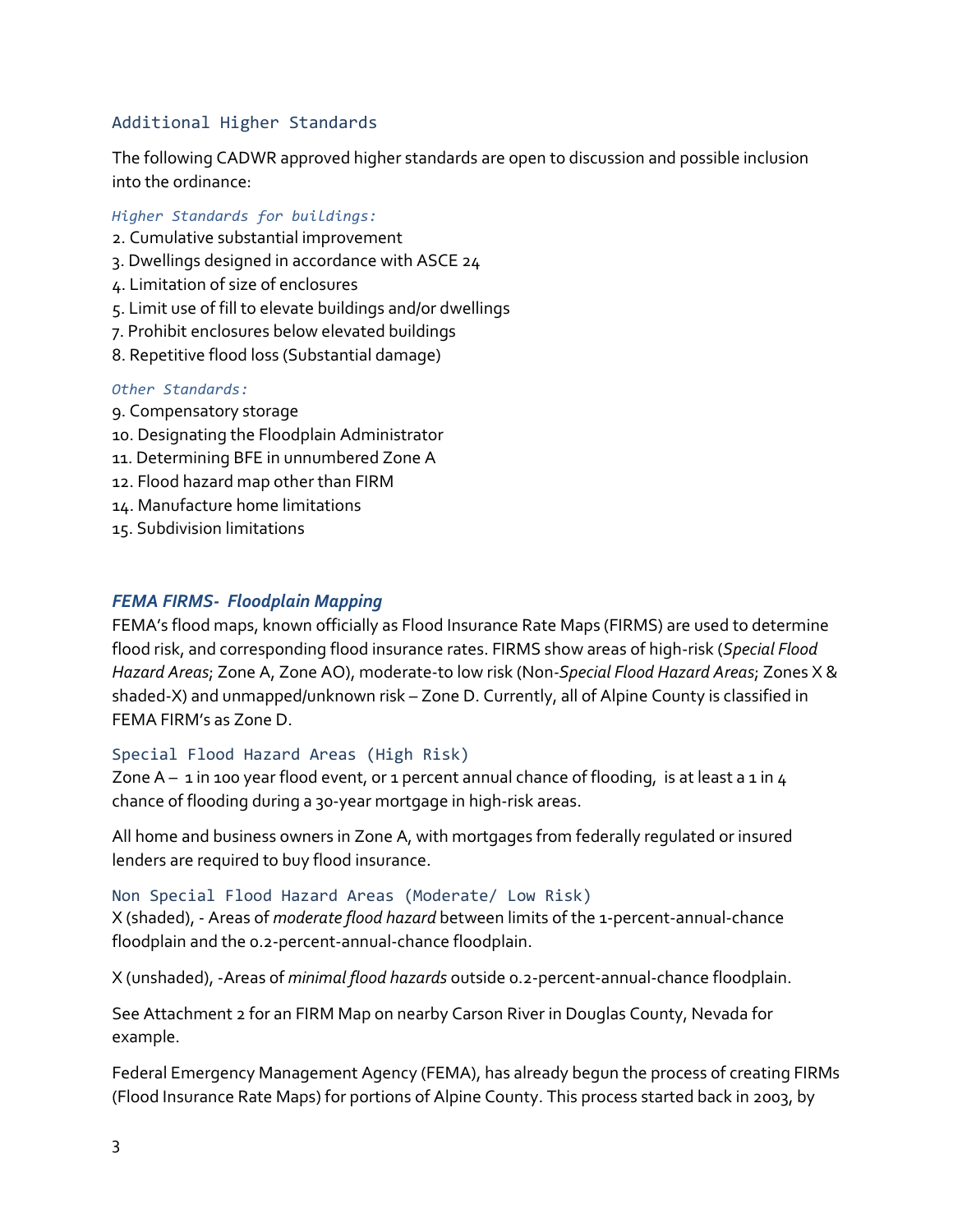creating a hydraulic model for the Carson River and FIRM mapping the entire Carson watershed in nearby Nevada. This was expanded in 2019 to include Bear Valley's Blood Creek and the West Fork of the Carson River immediately east of State highway 89 to the Nevada state line. While these maps and hydraulic models do not cover all of Alpine County, they represent the first time high and moderate/low risk flood zones will be officially charted within Alpine. Community Development will continue to advocate for additional floodplain mapping throughout the county. At this point in time, FEMA is nearing the release of the Preliminary Flood Maps for public review in April or May 2022. Please see attachment 1 [ FIRM Map Adoption Timeline] for a visual representation of this process.

#### **Next Steps**

Staff anticipates bringing the CADWR Draft Ordinance language to the Planning Commission for review and discussion in April.

Community Development will be announcing workshops with FEMA in the immediate future to gain public input and gather stakeholder feedback on Preliminary FIRM maps. After these public workshops, a public appeal period occurs for 90 days for any contestation of the data. After the appeal period, and assuming no appeals occur, FEMA issues a *Letter of Final Determination.* The Letter of Final Determination gets published to the Federal register, and Alpine County has six months to adopt the study. Failure to adopt results in suspension from the National Flood Insurance program.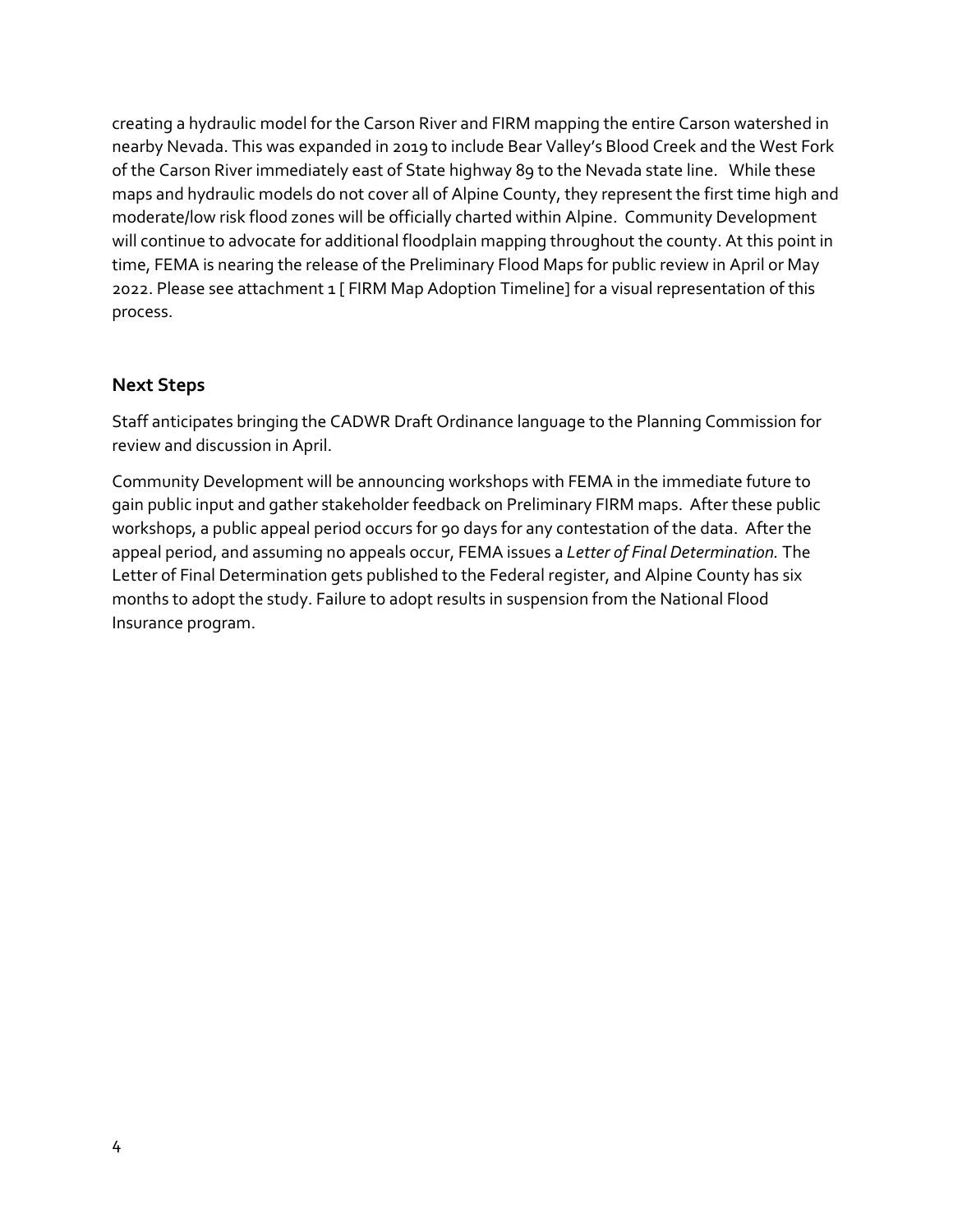#### **Attachments**